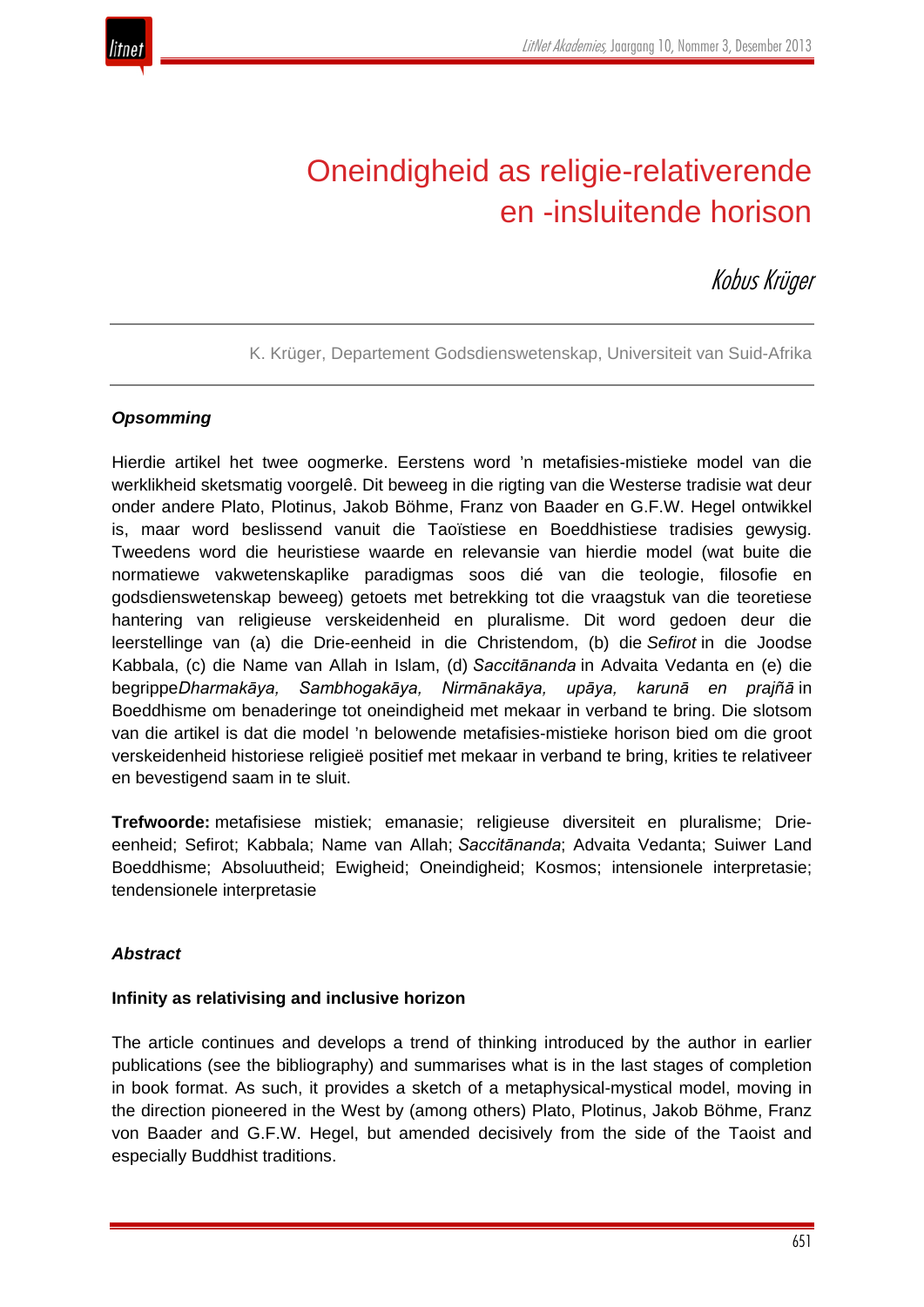

*Metaphysical mysticism* is not intended to imply esotericism, withdrawn from rigorous intellectual, historical or other forms of empirical testing. It is indeed intended as a "discipline" in a strict sense of the word, but not in the sense of the distanced, neutral stance adopted in paradigmatic subjects as currently institutionalised in the Western academic context. An enterprise such as the one proposed here should be intrinsically connected to, indeed integrated with, the various academic disciplines. However, as such this proposal does not move strictly in the field of religious studies as a historical, phenomenological and social-scientific discipline bracketing out the truth question, or of theology with its presupposed linkage to the accepted truth claims of any of a number of specific religions, or of philosophy in its present-day dominant form with its exclusive emphasis on reason, or of sociology (of religion) or psychology (of religion), or of linguistics. Carried by a deep respect for present normative models of "science" (both natural and human), it submits that there is nevertheless a need to transcend existing disciplinary boundaries in the direction of an integrating religio-mystical vision relevant to the present cultural context.

It is proposed that the heuristic value of the programme can be demonstrated inter alia with reference to the problem of the theoretical handling of religious diversity and pluralism. It proposes the development of a responsible, debatable, inclusive model of metaphysicalmystical discourse, allowing for and promoting "inter"-religious discourse, but issuing in the transcendence of such discourse (significant in its own right) in the direction of a "meta" religious space ("religion" taken to be a historical gestalt of teachings and institutions). That does not render this model esoteric.

Visually, the model is presented as a field emanating in three concentric circles. At the centre "is" (a non-applicable term) "Absoluteness", from which all things emerge, by which they are permeated and to which they return. *Absoluteness* (not *the Absolute*) refers to neither a Person, nor Substance (*Brahman*, The One, Thing-in-itself or Spirit, "Being"), nor "Nothingness". It is merely a suggestion of absolute transcendence, of an absolute Horizon wholly inaccessible to conceptual speculation as well as emotional experience. It has a strictly emptying function, aligning it with the Taoist concept of *hsü* and the Buddhist *suññatā/sūnyatā*. This article does not envision reality as emanating from an eternal, perfect Substance, particularly not with the association of degeneration to matter (Plotinus). Reality appears and disappears. Cosmos is a non-substantial flow and not (for example) identical with an eternally unchanging *Atman* with sensory reality being merely illusion (*māyā*). Cosmos does not appear "outside" of Absoluteness, but manifests, "is", nondually, Absoluteness. And yet, with Cosmos, something emerges.

Preferring to revalue existing words rather than coin new ones, the model, conscious of its status as mere (hopefully useful) mytho-poetic construction, sees "Eternity" as the next stage in the process of emergence. Given the present limited space, suffice it to say that it refers to a set of transcendental principles or functions emerging like energy radiating from the sun. It is the horizon of emergence and return, experientially inaccessible.

The focus of this article is the third stage, terminologically again preferring to sail close to existing vocabulary, yet adapting it. So I would speak of "Infinitude" rather than "Infinity", to avoid the association of mere endless extension, the issue raised by Aristotle in the classic debate about time and causality. Absoluteness takes stronger concrete ontic shape, but is not Cosmos yet. *Infinitude* means formlessness, non-definition, non-fixation, non-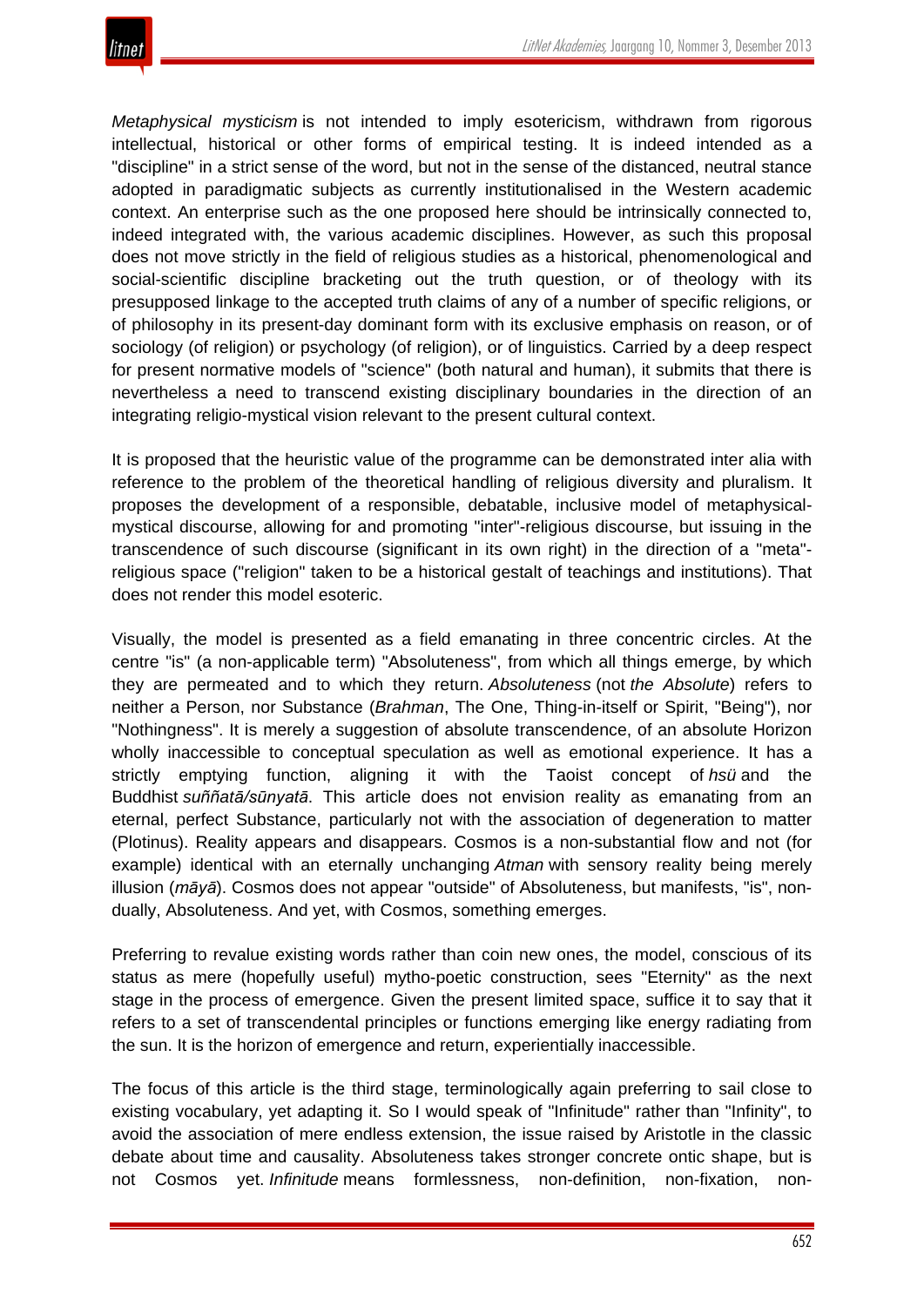

limitedness. Four dimensions are projected from Absoluteness: Infinite Matter, Infinite Life, Infinite Love and Infinite Thought. They emerge "simultaneously" (so to speak). There is no first and no last, neither in temporal nor in hierarchical order. They are experientially accessible to exceptionally gifted, finely tuned minds beyond the multitude of sensory objects. Such experience, like the dimension of Infinitude itself, transcends all religionspecific traditions and institutions. Four dimensions start glowing against the backdrop of a darkness. Mystical experience becomes possible. Absoluteness and Eternity cannot be reached. Such depths can only be postulated speculatively, realising full well the constructed nature of such postulation. But the gifted, trained, developed human being can, to some degree, experience Infinitude intuitively, realise one's oneness with it, "know" it, love it.

By the fourth, "Cosmos", is meant awesome, beautiful, evanescent nature, from stars in the process of being born and dying, to all smaller things at all levels of nature. Cosmos as the outcome of Absoluteness-Eternity-Infinitude is the integral whole of matter, life, volitionemotion and thought. Cosmos rests in, is the expression, manifestation, concretisation of, the Four-One of Infinite Matter, Infinite Life, Infinite Love and Infinite Thought. The single song of the single bird contains every other cosmic entity, Cosmos as a whole, Infinitude, Eternity and empty Absoluteness. The singular cosmic event derives its beauty and dignity precisely from its relativity. So this model is not a variant of monism: Cosmos is an event; it has a relative reality. Thus this model is also to be distinguished from the dominant scientistic world view with its reductionism and its nihilistic implication.

A methodological assumption of this model is that all religious traditions and texts may, in addition to being interpreted "intentionally" (i.e. in terms of their conscious, explicit intentions), also be interpreted "tendentionally" (i.e. in terms of a postulated implicit drift, which may not lie on the surface). This is something quite different from "tendentious" (i.e. the projection of subjective, arbitrary meaning on to a tradition or text). Within the space available the article analyses a limited number of significant items from varying religious traditions tendentionally as reconcilable with the postulate of an intuition of Infinitude as understood in the model, and expressed differently (but not irreconcilably), due to varying epochs and different cultural and religious conditions. These are (a) the teachings of the Trinity in Christianity, (b) the *Sephirot* in Jewish Kabbala, (c) the Names of Allah in Islam, (d) *Saccitānanda* in Advaita Vedanta, and (e) the concepts *Dharmakāya, Sambhogakāya, Nirmānakāya, upāya, karunā en prajñā* in Buddhism.

The article hypothesises that this model offers a promising metaphysical-mystical horizon for relating and relativising various religions, while affirming and understanding all of them to be tendentionally open to Absolute Horizon, and often converging at the level of mysticism (the encounter with Infinitude). By no means does it imply the simplistic assumption that all religions are "the same". I submit that this is a promising route to follow in present cultural conditions where the relativity of all religious constructs (cognitive as well as social) and the discovery of a new way forward is obvious to all thinking minds.

**Keywords:** metaphysical mysticism; emanation; religious diversity and pluralism; Trinity; Sefirot; Kabbala; Names of Allah; *Saccitānanda*; Advaita Vedanta; Pure Land Buddhism; Absoluteness; Eternity; Infinity; Cosmos; intentional interpretation; tendentional interpretation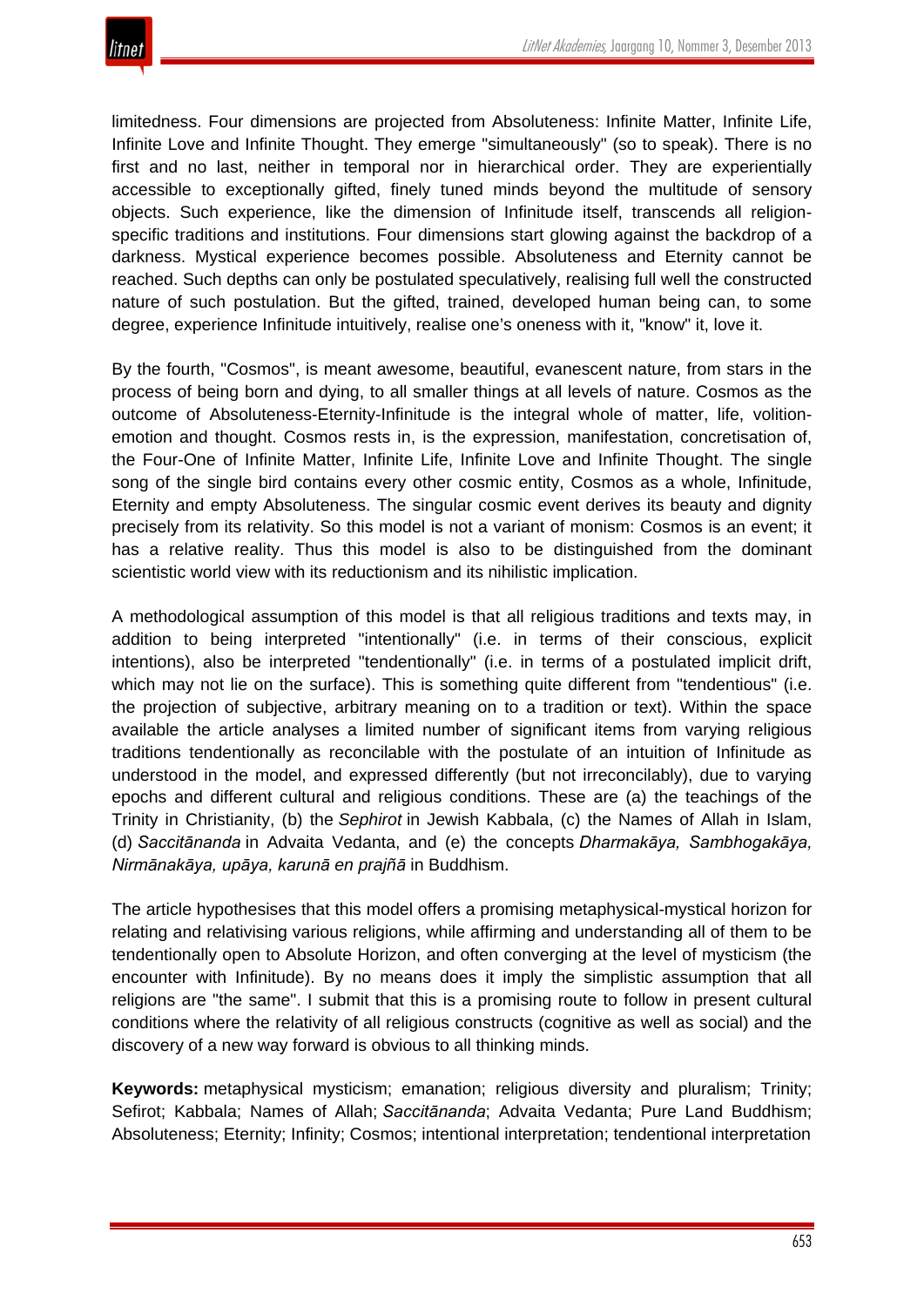# **1. Sinoptiese kaart**

Hierdie artikel stel 'n sinoptiese metafisies-mistieke kaart van die werklikheid voor (nodig vir 'n integrale verstaan van dinge en 'n sinvolle, goeie menslike lewe in die wêreld). Intuïsies van sodanige metanatuurlike strukture en prosesse word in die teenswoordige tydsgewrig grotendeels vergeet of onderdruk, maar is steeds in die religieuse, mistieke en esoteriese tradisies van die mensheid aanwesig en lê ook net-net onder die oppervlak van die wetenskappe verskuil, met insluiting van die natuurwetenskappe en wiskunde, asook die kuns. Hierdie artikel sal vir huidige doeleindes nie verder op die metafisies-mistieke implikasie van wetenskap en kuns ingaan nie, maar volstaan met vyf religieë.

Die model wat hier voorgelê word, is mistiek (meer spesifiek: metafisiese mistiek). Mistiek soos hier verstaan, is geen ontoeganklike, esoteriese terrein, onttrokke van streng intellektuele, historiese of ander empiriese toetsing nie. Dit is 'n "dissipline" in 'n streng sin van die woord, ofskoon nie noodwendig in die sin van die vryblywende, gedistansieerde akademiese vakdissiplines soos tans in die Westerse konteks geïnstitusionaliseer en gesegmenteer nie. Ek beklemtoon dat 'n mistiek-metafisiese model vir vandag intrinsiek gekoppel is en vervleg moet bly met die universitêre vakdissiplines met hul besondere akademiese aanslag. As sodanig is dit egter nóg godsdienswetenskap as historiese, fenomenologiese en sosiaal-wetenskaplike vakdissipline met die veronderstelde opskorting van die waarheidsvraag soos tans hoofsaaklik beoefen, nóg teologie met die veronderstelde koppeling aan die as geopenbaard aanvaarde geloofsuitgangspunte van 'n spesifieke godsdiens wat dit as akademiese vak (of stel vakke) kenmerk; nóg filosofie in die hedendaags-heersende vorm daarvan met die oorweldigende klem op die rede en die argwaan in en doelbewuste wegstaan van mistiek, veral sedert die Verligting; nóg (godsdiens-) sosiologie of (godsdiens-) sielkunde; nóg taalkunde. Die weg wat hier voorgestel word, wil dus wel toereikend deur al hierdie (en ander) akademiese vakwetenskappe (met insluiting van die natuurwetenskappe) ingegee word, maar tree ook bewustelik buite die heersende normatiewe paradigmatiese grense. Dit word gedra deur 'n groot waardering van die akademiese wetenskapsideaal en die prestasies van die geïnstitusionaliseerde vakwetenskappe, maar vermoed dat daar by sommige (waarskynlik 'n minderheid) behoefte bestaan om ook daarbuite te tree sonder verlies aan intellektuele integriteit, en met groot moontlikhede vir die ontwikkeling van 'n integrerende metafisiesmistieke visie vir vandag. Dit gaan om die ontwikkeling van 'n betrokke, verantwoordbare, debatteerbare insluitende model van metafisies-mistieke diskoers. Dit sluit "inter"-religieuse gesprek in, maar wil sodanige gesprek (hoe belangrik ook al) nogtans transendeer in die rigting van 'n "meta"-, "trans"-religieuse ruimte. Dit opereer dus nie in enige vakgebied nie, maar is nie daarom esoteries nie. Die artikel is méér as 'n vak-dissiplinêre *studie oor* mistiek; dit is 'n *beoefening van* die dissipline van metafisiese mistiek.

Weens beperkte ruimte is die opskorting van 'n uitgebreide beredenering van die sinoptiese kaart wat hier voorgelê word, onvermydelik, en word volstaan met 'n sketsmatige oorsig van die begrippe-raamwerk waarin gepoog word om 'n verskeidenheid religieuse diskoerse te akkommodeer. Die model word uitvoerig beredeneer in 'n projek wat tans in die laaste stadium van voltooiing in boekvorm is, in voortsetting van vorige aansette in hierdie rigting (onder andere Krüger 2003; 2006; 2007; 2013).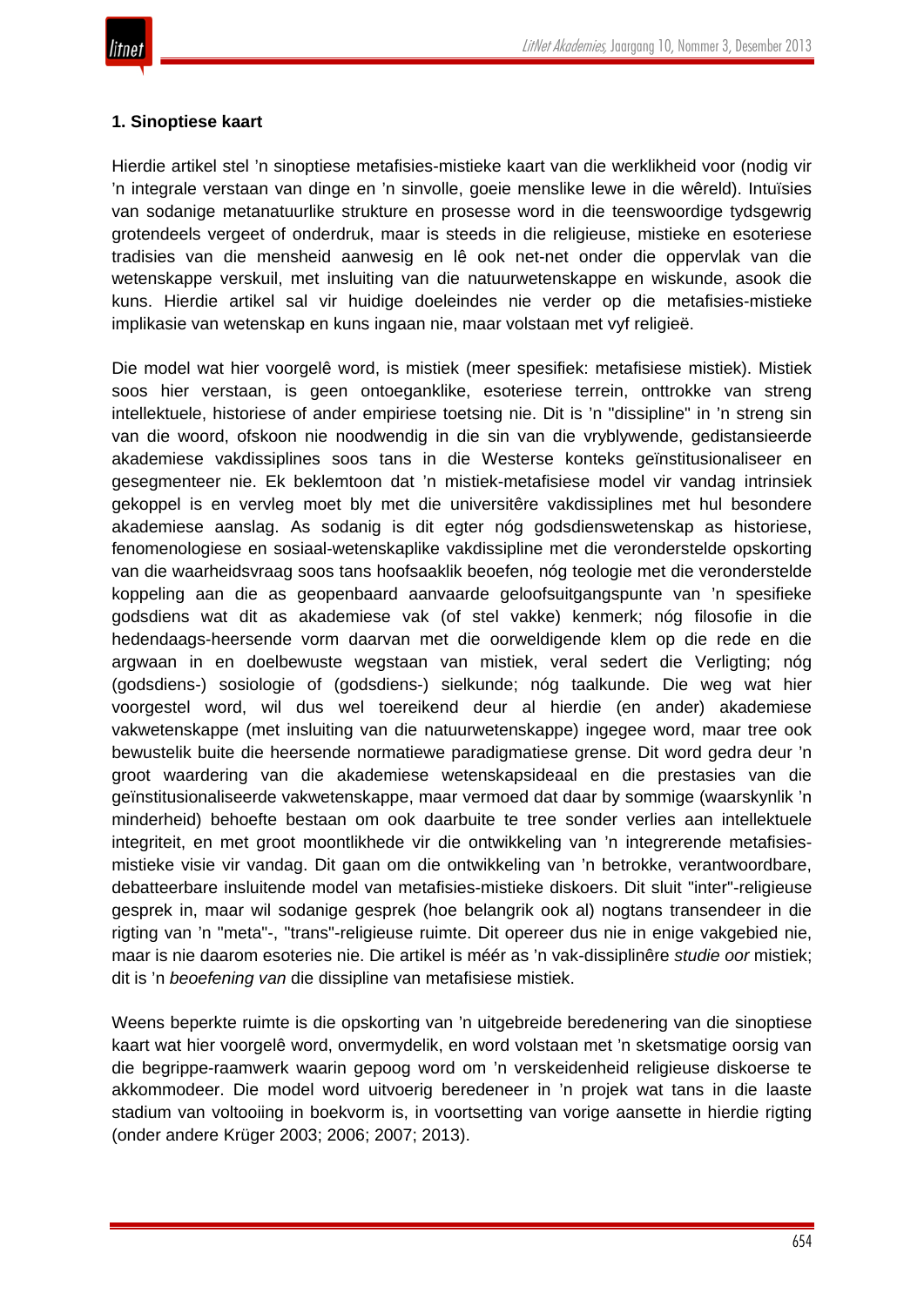Die model van die vermoede wat hierdie artikel dra, kan voorgestel word as 'n kragveld wat in drie konsentriese sirkels uitstraal. Die model kan as 'n sintese van enersyds die Westerse tradisie (verteenwoordig in figure soos Plato, Plotinus, Jakob Böhme, Franz von Baader, G.F.W. Hegel en Teilhard de Chardin) en andersyds die Taoïsme (verteenwoordig in Lao-Tzu en Chuang-Tzu) en Boeddhisme beskou word. Hiervolgens verskyn die werklikheid (*to pan*, om met die Stoïsyne te praat; *universitas*, om Johannes Scottus Eriugena se term te gebruik) uit Absoluutheid; word Ewigheid; word Oneindigheid; word konkrete, sintuiglik ervaarbare, wetenskaplik bestudeerbare Kosmos (die Stoïsyne se *holon*; Eriugena se *totum*). Die beweging van werklikheidswording sluit 'n temporele dimensie in (soos onder andere deur die fisika en evolusionêre biologie aangedui), maar het ook 'n metatemporele dimensie: Absoluutheid is oorsprong sowel as einde; die werklikheid verskyn, bestaan in en keer tot Absoluutheid terug.

Die skets wat nou volg, stel die proses van Kosmoswording as 'n tydelike verloop voor.

Met *Absoluutheid* word nie 'n verwysing na 'n Persoon ("God", "Jahweh", "Allah", ensovoorts) of Substansie ("Brahman", "Gees", *"Ding an sich"*, ensovoorts) bedoel nie, maar 'n suggestie van 'n onoorskrybare, onbereikbare Absolute Horison anderkant alle begripsen gevoelsmatige ervaring. 'n Begrip/term soos *die Absolute*, met die bepaalde lidwoord, dra ook te sterk 'n substansialiserende implikasie. Met *Absoluutheid* word hier volkome "losgemaaktheid" (*ab-solvere*: "losmaak"), "absolute transendensie", bedoel. Daar is niks om aan vas te gryp, te begryp nie. Dit het 'n volstrek ontledigende funksie. *Absoluutheid* kan as ekwivalent van Böhme se begrip *Ungrund* beskou word. Uiteindelik stort *Ongrond* onder *Grond* weg (hoe ook al bedoel, maar altyd met die assosiasie van finale vastigheid). Die argeologiese verdieping in die herkoms van dinge het 'n anargiese uitkoms: die oorsprong van dinge is nie vas begrond nie, maar grondeloos en sonder owerste. Die naaste ekwivalente aan *Absoluutheid* soos hier bedoel, sou die Taoïstiese begrip *hsü* ("Leegheid": nóg "Syn" nóg "Niks") en die Boeddhistiese begrip *suññatā/sūnyatā* ("Leegheid") wees. Dit is nie bloot 'n semantiese kwessie nie, maar was inderdaad die fundamentele verskil tussen die ortodokse Vedanta en die heterodokse Boeddhisme. In die verband van hierdie artikel beteken *Absoluutheid* byvoorbeeld dat die werklikheid nie uit 'n ewige, volmaakte Substansie emaneer nie, veral nie met die assosiasie van degenerasie van die Een tot Materie wat sodanige emanasie by Plotinus gehad het nie. Hierdie artikel bedoel dat die werklikheid bloot verskyn en verdwyn: uit Absoluutheid verskyn alle dinge; alle dinge is deurtrek daarvan; en alle bestaande dinge verdwyn daarin. Die implikasie hiervan is dat die werklikheid (Kosmos) 'n substansielose vloei is en nie byvoorbeeld identies is aan 'n ewigonveranderlike *Atman* met die sintuiglike werklikheid as blote illusie (*māyā*) nie. Kosmos verskyn nie buite Absoluutheid nie, maar manifesteer, is nieduaal Absoluutheid. En tog, met Kosmos gebeur, ontstaan, iets nuuts.

Met *Ewigheid* word 'n volgende stadium in die proses van die evolusie van die werklikheid bedoel. In die konteks van hierdie artikel is dit voldoende om te sê dat dit betrekking het op 'n stel transendentale beginsels of funksies wat uit Ongrond uitkook soos energie uit die son. Soos Absoluutheid is die dimensie van Ewigheid nie ervaringsmatig toeganklik nie.

Die fokus van hierdie artikel is die volgende stadium: Oneindigheid. Absoluutheid verkry 'n sterker ontiese karakter, maar is nog nie konkrete Kosmos nie. Met *Oneindigheid* word nie bedoel eindeloosheid ("sonder ophou") soos in die klassieke debat oor tyd en kousaliteit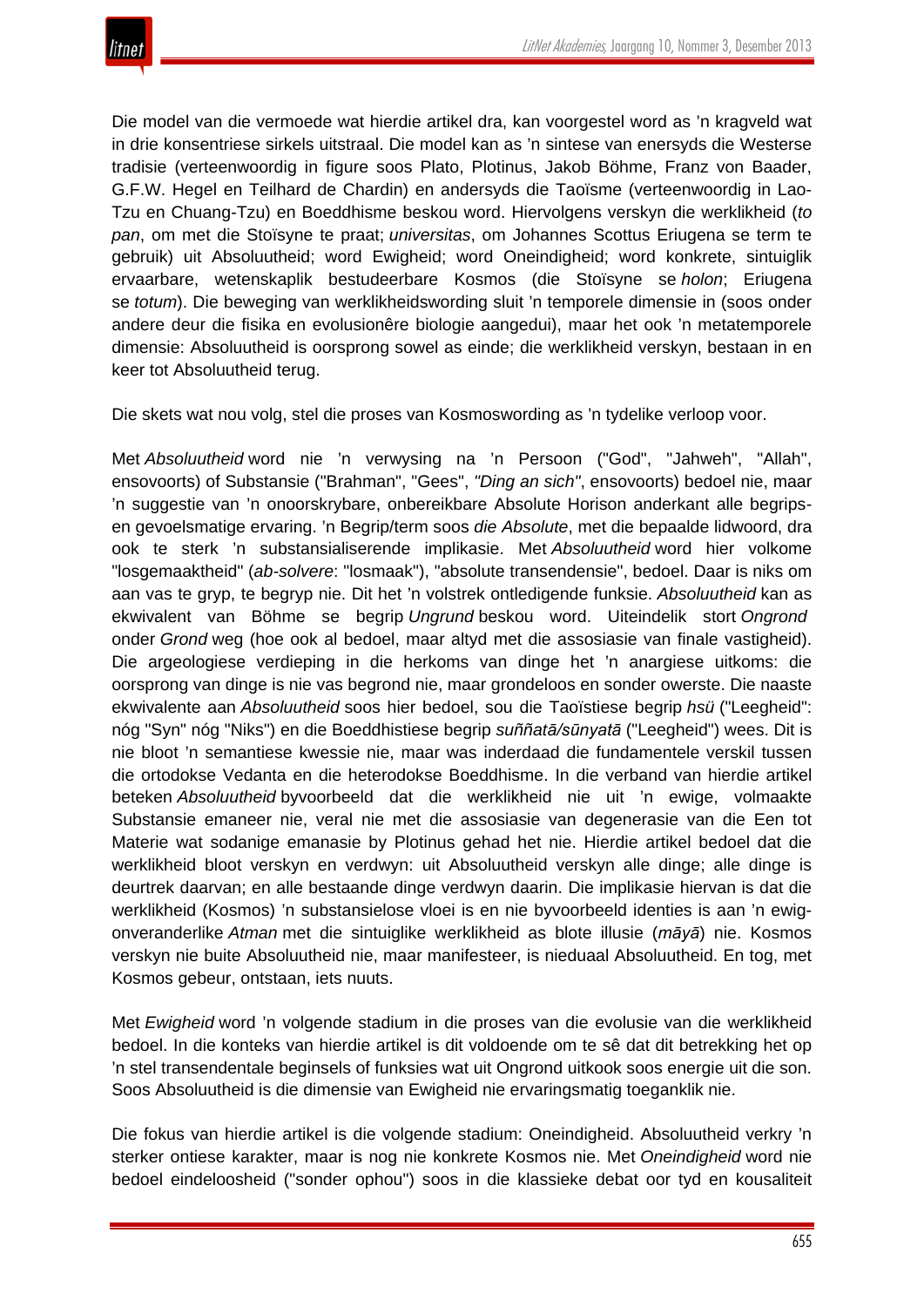

wat deur Aristoteles geloods is nie. *Oneindigheid* beteken hier vormloosheid, ongedefinieerdheid, ongefikseerdheid, onbepaaldheid, onbeperktheid. Vier dimensies word uit Absoluutheid via Ewigheid geprojekteer: Oneindige Materie, Oneindige Lewe, Oneindige Liefde en Oneindige Wete. Hulle verskyn as 't ware gelyktydig (maar tyd is hier nie van toepassing nie) en daar is nie 'n eerste en 'n laaste nie, nóg in tydsorde nóg in rangorde. Hulle is ervaringsmatig in die sin dat besonder begaafde en fyn-ontwikkelde geeste hulle kan aanvoel anderkant die veelheid van sintuiglik-ervaarbare dinge. Sodanige aanvoeling, soos die dimensie van Oneindigheid self, transendeer alle godsdiensspesifieke tradisies, openbarings en instellings. Vier dimensies begin glim. Mistieke ervaring word moontlik. By Absoluutheid en Ewigheid kan die mens nie kom nie. Dit kan slegs vermoed, verbeeld, spekulatief gepostuleer word. Maar Oneindigheid kan die mens intuïtief by benadering ervaar, een word daarmee, dit beleef, liefhê, ken. Die status van hierdie dimensie sal onder verder uiteengesit word.

Met die vierde, Kosmos, word die ontsagwekkende natuur bedoel, van sterre in die proses van gebore word en sterf tot alle kleiner dinge, tot die heel kleinste op alle vlakke van die natuur. Kosmos as die uitkoms van Absoluutheid-Ewigheid-Oneindigheid is die integrale geheel van materie, lewe, wil-voel en dink. Kosmos ontstaan uit daardie diepte, hang daarin, verdwyn daarin. Soos 'n pêrel in die perlemoen van die lewende mollusk lê, afskeiding van die mollusk, van dieselfde wese, glinsterend en kosbaar, so rus Kosmos in die Vier-Een van Oneindige Materie, Lewe, Liefde en Wete as afskeiding van Oneindigheid en wesensgelyk daaraan. Die kortstondige lied van die enkele voël bevat elke ander kosmiese entiteit, die Kosmos as geheel, Oneindigheid en Ewigheid en leë Absoluutheid. Dit ontleen sy skoonheid en waardigheid juis aan sy betreklikheid. Alle kosmiese dinge, van klip oor plant tot dier, dra in hulself verskillende skakerings van die Vier. Wat hier voorgestel word, is nie 'n monisme nie: met Kosmos gebéúr iets; dit het 'n relatiewe werklikheid.

Die verskille met die teenswoordig dominante skiëntistiese wêreldbeeld en sy materialistiese reduksionisme en nihilistiese implikasie is duidelik en hoef nie hier beredeneer te word nie. By herhaling: as betekenisstelsel is ook die wetenskap (soos religie en kuns) tendensioneel (hierdie begrip sal hier onder verduidelik word) op Absoluutheid, Ewigheid en Oneindigheid gerig; noodsaaklike metodologiese reduksie (aandagsvernouing) soos dit in die wetenskappe plaasvind, is nie dieselfde as lewensbeskoulike reduksionisme nie. In hierdie model word materie as ewe waardig met enigeen van die ander waardeer en word materie en Kosmos vreugdevol beaam (anders as wat byvoorbeeld in die Gnostisisme en by implikasie ook in die Neoplatonisme die geval was). Kosmos is 'n lewende, intelligente organisme. Hierdie gedagtegang is nie nuut nie, maar kom reeds by Plato en Giordano Bruno voor. Dit het teenswoordig herleef en het groot eties-performatiewe waarde met die oog op die ekologiese krisis. Dit speel egter nie verder in die artikel 'n rol nie en kan dus nou sonder verdere verwysing daargelaat word.

Die verskille met alle supranaturalistiese godsbegrippe van 'n Wese ontologies volstrek diskontinu met Kosmos is eweneens duidelik, maar ook dit hoef nie in die verband van hierdie kort programmatiese artikel verder beredeneer te word nie.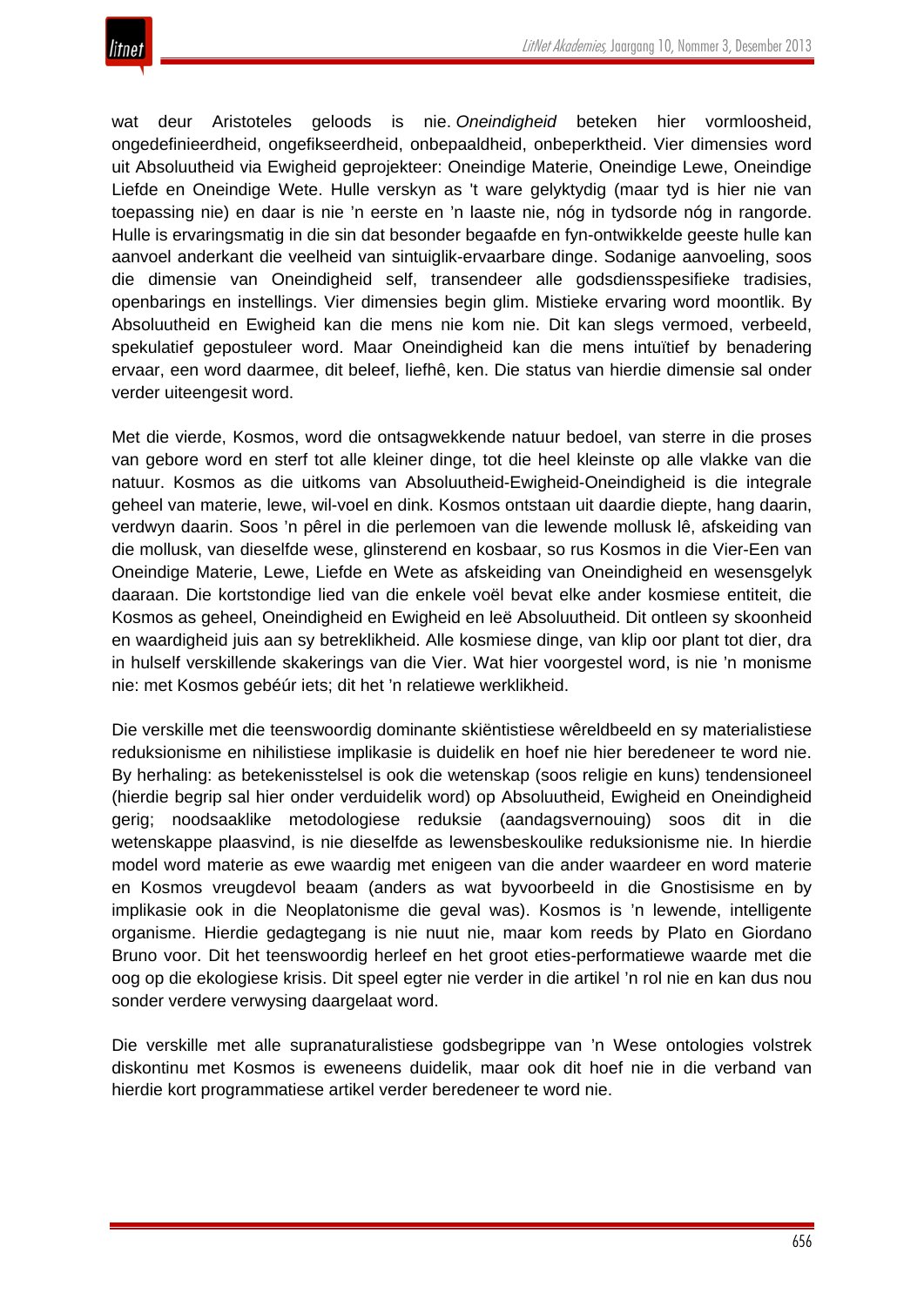

# **2. Die velling van 'n wiel**

Oneindigheid is soos die velling van 'n wiel. Dit gee samehang aan die speke van die Ewige beginsels wat die leë spil van Absoluutheid omring en daaruit straal. Rondom die velling pas die band van Kosmos. Die velling bestaan uit vier wedersyds interafhanklike, wedersyds geïmpliseerde dimensies: Materie, Lewe, Liefde (Wil-Voel), Wete (Denke). Verwyder een van die dimensies en die wiel om die leë spil sal nie draai nie. Die Vier is nie bloot vier verskillende name vir een en dieselfde saak nie, ook nie vier verskillende sake (byvoorbeeld substansies) nie. Hulle is nóg identies nóg totaal verskillend. Geeneen is reduseerbaar tot enige van die ander as 'n neweverskynsel daarvan nie. Die dimensies word nie gesien as analoog aan byvoorbeeld water wat alternerend manifesteer as vaste ys, vloeistof en gas nie; ook nie aan byvoorbeeld die grotendeels eksterne koppeling van die pote, bek en vere van 'n voël nie, maar eerder aan byvoorbeeld die onontkoppelbare, ineengeskakelde onderskeibaarhede van materie, lewe, wil-en-voel en denke in 'n hoër dier. Mikrokosmos is soos makrokosmos en makrokosmos is aaneenlopend met 'n veel groter diepte. Die Vier is elk relatief outonoom, maar wedersyds inwonend, wedersyds afhanklik, wedersyds deurdringend, aspekte van dieselfde ontluikende werklikheid as 'n Geheel. Gegewe die onderlinge verhoudings sou dit in enige volgorde bespreek kon word: byvoorbeeld beginnend by Denke om die heersende materialisme te bestry, of by Materie om 'n kritieskonstruktiewe aansluiting by die heersende klem op die wetenskappe te vind.

Hier word gepostuleer dat Oneindigheid, die dimensie van nog ongevormde, maar potensieel eindeloos vormbare, moontlikheid, net-net ervaarbaar die vlak is waarop gevorderde mistieke stelsels beweeg en in 'n mate konvergeer in hul tendens na Absoluutheid. Mistieke stelsels in hul religieus-geïnstitusionaliseerde en -gedogmatiseerde vorme is gewoon van empiries-kosmiese aard, historiese konstruksies, maar reik bokant hulself uit en vermoed 'n dimensie van onuitspreeklike heerlikheid en skoonheid. Dit is wat die Vier saam vir die mistieke mens is. Oneindigheid is soos die maan wat glansend uit die donker nag verskyn en die lig van die son (Absoluutheid) weerkaats. Sommige kyk met verbystering op en sien hoe die dinge om hulle in die glans van die maan verskyn. Wat 'n wonder dat daar nie niks is nie. Uit die nag glans die lig van Oneindigheid, onbeperk, ongevorm, onbepaald; dan Kosmos. Mense sien figure in die maan, gee sulke figure name, vertel verhale oor hulle, sosialiseer hul kinders met sulke verhale en maak hulle verpligtend. Die verhale is nie leuens nie. Hulle is verstaanbaar, verskoonbaar en aanvaarbaar. Maar daar is 'n dieper verwondering: voor blote Oneindigheid, maar nie asof Iets of Iemand buite ons is nie. Net stil skoongestroopte verwondering dat dinge verskyn. Wat 'n wonder, watter skoonheid en stilte. Oneindigheid is 'n radikale religie-relativerende en insluitende religieomarmende horison. In die konteks van Oneindigheid sou woorde soos *godheid* in 'n sterk gekwalifiseerde en gerelativeerde sin bruikbaar wees. Maar die woord *God* soos dit in tradisionele teïsmes gebruik word, behoort sterk gekwalifiseer te word. *God* is 'n menslike konstruksie.

Op hierdie stadium is 'n kort hermeneutiese opmerking nodig. Dit behels die onderskeiding tussen 'n *intensionele* en 'n *tendensionele* lees van religieuse tekste. Eersgenoemde verwys na wat 'n teks of 'n skrywer bewustelik bedoel, na wat die subjektiewe intensie of bedoeling daarvan is. Laasgenoemde verwys na die half- of onbewuste strekking van 'n teks. Dit val nie noodwendig met die intensionele bedoeling saam nie en kan as die meerwaarde van 'n teks verstaan word. Dit moet duidelik van 'n *tendensieuse* verstaan onderskei word.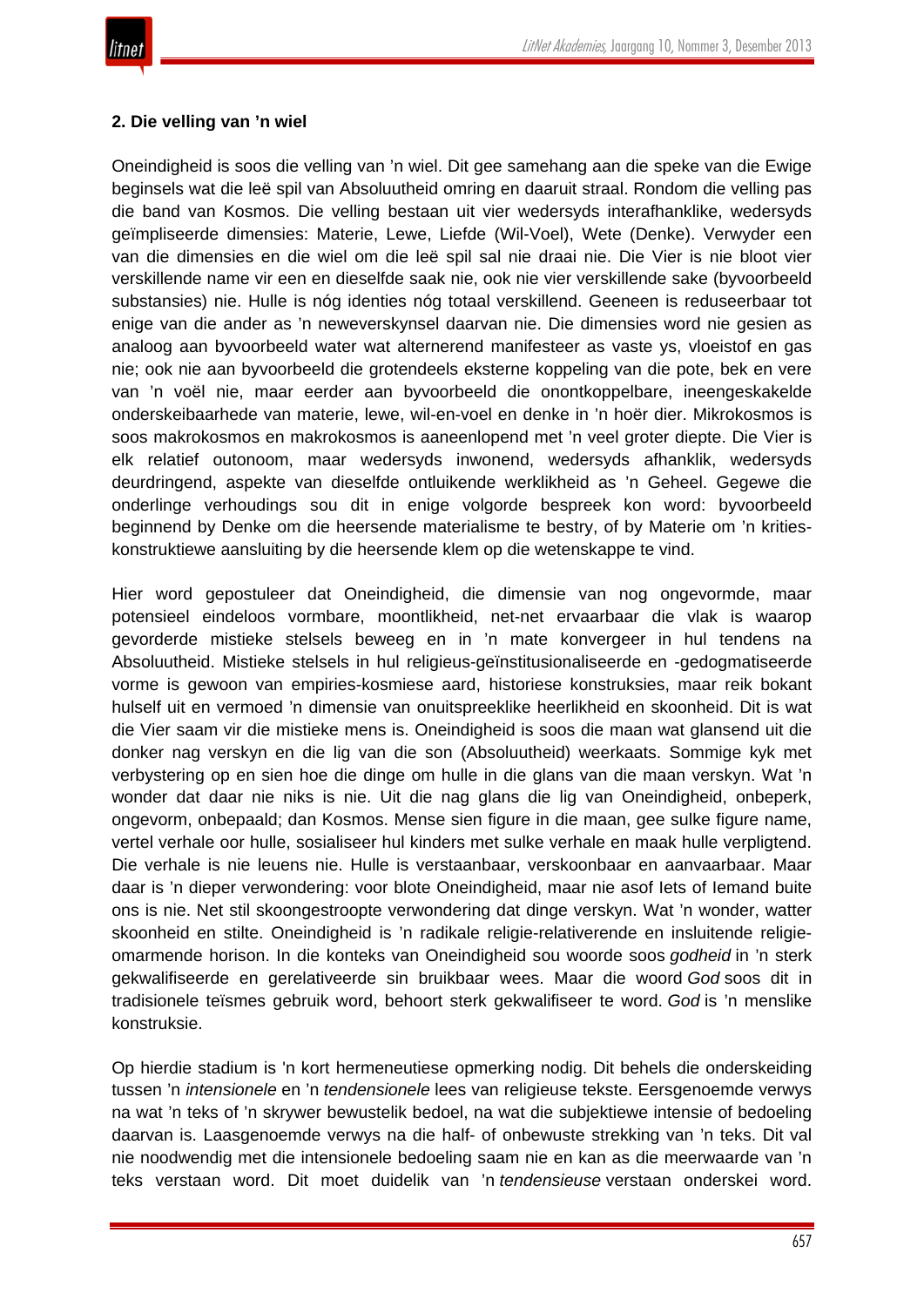

Laasgenoemde het die assosiasie van 'n willekeurige projeksie van subjektiewe betekenis op 'n teks deur die leser. *Tendensioneel* slaan op die lees van 'n teks binne die raamwerk van 'n geartikuleerde metafisies-mistieke teorie. Dit moet ook onderskei word van wat breedweg 'n histories-kritiese lees genoem kan word, wat sou kon neerkom op 'n reduksie van 'n teks tot die histories-sosiale omstandighede daarvan, sonder enige transendering van sosiale en historiese omstandighede. Sodanige reduksie kan van 'n bloot metodologiese aard wees, waarmee daar geen fout te vind is nie. Dit kan egter ook neerkom op 'n metafisiese reduksie (die vermyding of verbanning van die *godsvraag*), waarmee daar inderdaad ernstige fout is. Tendensionele lees en histories-kritiese lees (in die metodologiese sin) behoort nie teen mekaar afgespeel te word nie. 'n Goeie tendensionele hermeneutiek sal die historiese en sosiale momente in 'n teks volledig verreken. Let daarop dat ek met klem nie beweer dat al hierdie religieuse stelsels *een* is of *dieselfde* leer nie. Juis nie. Tydens die Groot Trek het die Potgieter-trek en die Trichard-trek in dieselfde rigting (noord) getrek; hulle was op verkillende maniere deel van die dieselfde beweging, maar dit beteken nie dat die twee *een* of *dieselfde* was met dieselfde agendas, roetes en stilhouplekke nie. Simplistiese identifikasie aan die een kant en die ponering van wedersydse uitsluiting of verbandloosheid aan die ander kant is teoreties ewe kortsigtig. Alle religieë neig (tendeer, reis) na radikale Oneindigheid-Ewigheid-Absoluutheid, of hulle dit intensioneel bedoel en besef of nie. Maar let op: op die voorpunt, miskien in so 'n religieuse groep, miskien buite, miskien half binne en half buite, beweeg die pioniers van die gees, party verder "noord" as ander. Hierdie artikel betoog dat alle religieë saam verstaan kan word as uit dieselfde bron (Absoluutheid-Ewigheid-Oneindigheid-Kosmos) afkomstig en hunkerend en terugkerend na daardie selfde bron, met wisselende grade van geslaagdheid en duidelikheid. Dit gee die beste waarborg vir die waardering van die uniekheid van elkeen. Rooi word mooier as dit nie as enigste kleur voorgehou word nie, maar juis as deel van die kleurspektrum waardeer word. Die betoog behels ook nie dat 'n emosionele voorkeur vir en verbondenheid aan een historiese religie gediskwalifiseer word nie, so min as wat dit sodanige voorkeur en verbondenheid as noodsaaklik veronderstel.

Teen daardie agtergrond word nou gepostuleer dat die godsbeelde in 'n verskeidenheid religieë pogings was (en is) om die beperkinge van Kosmos te oorskry en Oneindigheid te benader. Dit is 'n begryplike, sinvolle, tipies menslike projek, maar as pogings om die onvasmaakbare Oneindige in vaste begrippe te definieer, was die gode kwalik-gemaskerde menslike figure, jaloesie en al, op die grense van Kosmos. Die gode het nie aan die swaartekrag van die Kosmos en die menslike inwoners daarvan ontkom nie. Hulle was nie die buite-, bowe-Kosmiese wesens wat hul skeppers bedoel het nie en het prekêr tussen die onbepaaldheid van Oneindigheid en die bepaaldheid van Kosmiese eksistensie bly hang. Uit die oogpunt van die model wat hier voorgelê word, was die gode, voorgestel as Kosmostransenderende wesens, Kosmos-gebonde mensvormige projeksies.

Hierdie lyn van betoog is natuurlik nie onbekend nie en is deur onder andere Ludwig Feuerbach voorafgeskadu. Daar was inderdaad uiters gesofistikeerde pogings om die werklikheid uit sodanige verbeelding (waarmee hier nie valse illusie bedoel word nie) af te lei. Die onderskeiding van sommige laat Oepanishads tussen *Nirguna Brahman* en *Saguna Brahman* is een voorbeeld. Verfynde teïstiese godsbeelde van Nabye-Oosterse oorsprong was 'n ander. Word sulke pogings hier ateïsties afgeskryf? Allermins. Maar hulle word sterk gerelativeer, dit wil sê betrek op die dimensies van Oneindigheid-Ewigheid-Absoluutheid-Kosmos. Dit is byvoorbeeld merkwaardig dat in die Taoïsme en Boeddhisme sodanige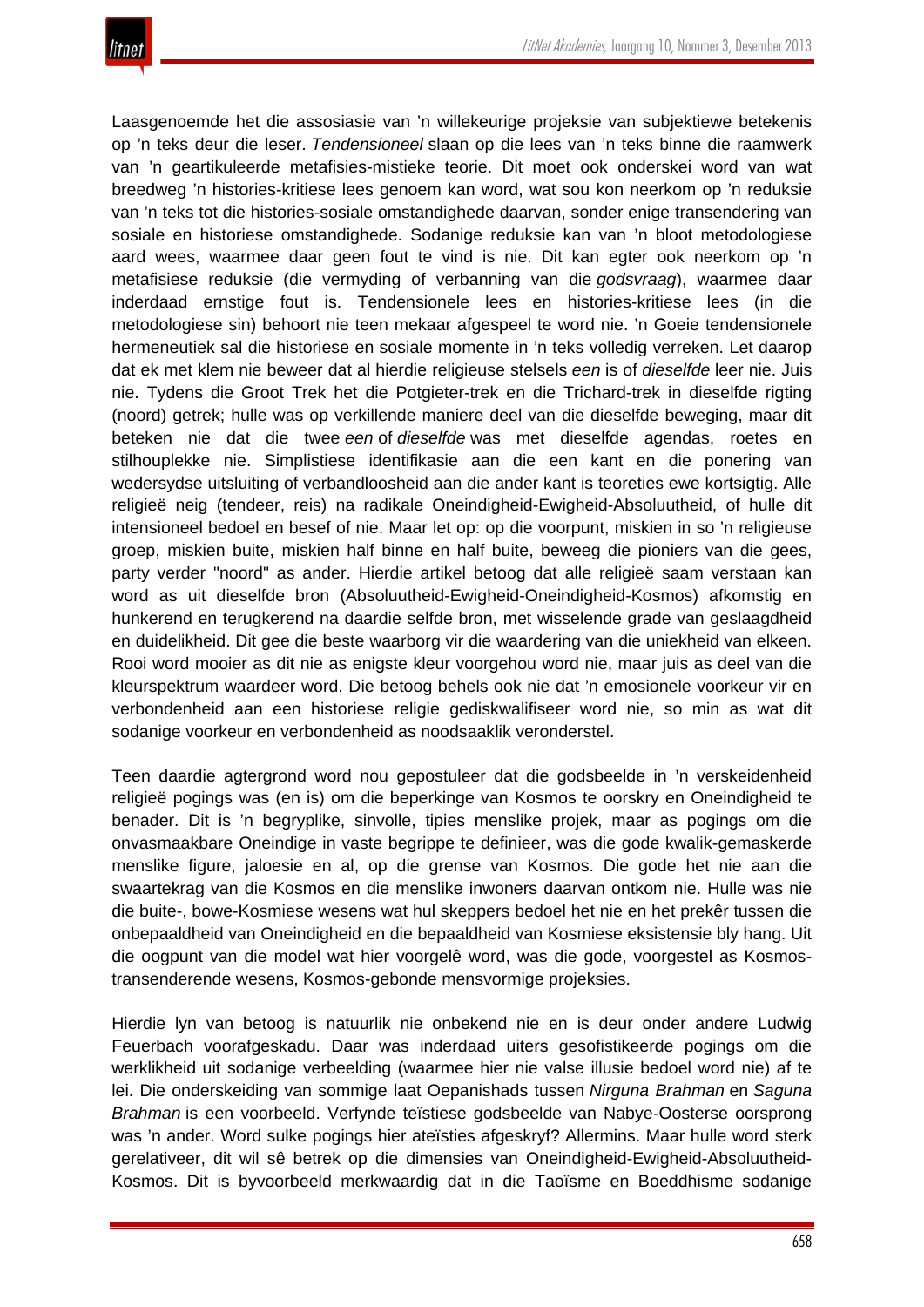godsbegrippe nooit as die eindpunt van die mistieke reis voorgehou is nie. Ek postuleer tendensioneel dat om na sodanige dieper ontlediging uit te reik inderdaad die onbewuste, ongeartikuleerde behoefte en drang in daardie religieë was. Natuurlik was daar sommige in dergelike stelsels wat verder kon vermoed (in die Christendom byvoorbeeld Meester Eckart), maar hulle het weinig beweegruimte gehad.

Die kort woord *god/God* is nie 'n wesenlike item in die gereedskapskis van die metafisiesmistieke werker nie en wanneer dit soos 'n krygsbyl geswaai word om opposisie en kritiese bevraging te onthoof, word dit in hierdie artikel verwerp. In die onbegrensbare, onbeskryflike heerlikheid van Oneindigheid word al sulke geraamde portrette van die onfotografeerbare, onraambare tot hul ware, betreklike betekenis gereduseer. Op hul beste is hulle ikone: heenwysende skilderye met die hand van hul skilders duidelik sigbaar: nie "ware" reproduksies soos foto's nie. As mitologiese vermoedens van Oneindigheid, bewus van hul eie betreklikheid as ikone (hetsy in woorde, klank of kleur en vorm) wil die projek wat hierdie artikel voorlê, hulle waardeer en bewaar soos Christelik-Ortodokse kuns (om na aan die beeld te bly) waardeer en bewaar behoort te word. Inderdaad, as menslike Kosmosverankerde verbeeldinge van Oneindigheid is hulle kosbaar, want Kosmos, en wat Kosmos oplewer, is respek en liefde waardig, ten spyte van onvermydelike tekortkominge. Sulke verbeeldende benaderinge van Oneindigheid druk skoonheid en heerlikheid uit in watter religieë en kulture hulle ook al voorkom. Dit sal in die volgende afdeling aan die hand van 'n aantal gevalle aangetoon word. As sodanig is kultuurgebonde mitologisering 'n begryplike en onvermydelike, waardevolle menslike manier om intuïsie te vertolk, maar die betreklike aard daarvan kan rustig erken word. 'n Nietzscheaanse, Feuerbachiaanse of Marxistiese antipatos is nie deel van die program wat hier voorgelê word nie.

In ooreenstemming met die vier aspekte van verskynende Oneindigheid kan die volgende aspekte van mistiek wat mekaar nie uitsluit nie, maar impliseer, histories onderskei word: mistiek van eenheid met wordende Syn; mistiek van die aktiewe lewe en die praktiese daad (die *karma-yoga* van die Indiese wêreld); gevoelsmistiek (liefdesmistiek, *bkakti-yoga*); mistiek van identifikasie met materie (met weinig aanhangers, onder wie Giordano Bruno as een gereken kan word); en mistiek van insig (*gnosis, jñāna-yoga*, metafisiese mistiek). Laasgenoemde is die spesifieke fokus van hierdie artikel.

Gegewe die model van mistiek soos hier bo uiteengesit, word enige teoretiese of praktiese religieuse eksklusivisme radikaal uitgesluit. Natuurlik sou temas soos Joodse mistiek of Christelike mistiek relatief-onderskeibare studievelde wees, mits die volgende in ag geneem word: (a) die wedersydse historiese en saaklike verwantskap tussen sulke manifestasies van die mistieke behoefte en (b) die radikale betreklikheid van almal (hul relatiewe gerigtheid op ongefikseerde, onfikseerbare Oneindigheid) sonder enige aanspraak op absolute waarheid. In sy wese is mistiek 'n kritiese metareligieuse, metateologiese verskynsel.

In die volgende afdeling sal die onderskeibare, maar verwante, wyses waarop in 'n aantal verskillende religieë gepoog is om Oneindigheid onder woorde te bring, aangetoon en vergelyk word. Die bedoeling van hierdie sketsmatige vergelykings is om die hipotese van hierdie artikel te illustreer, te toets en te ontwikkel. Weens beperkte ruimte sal die moontlikhede van historiese beïnvloeding tussen hierdie religieë nie in enige besonderhede aangetoon word nie.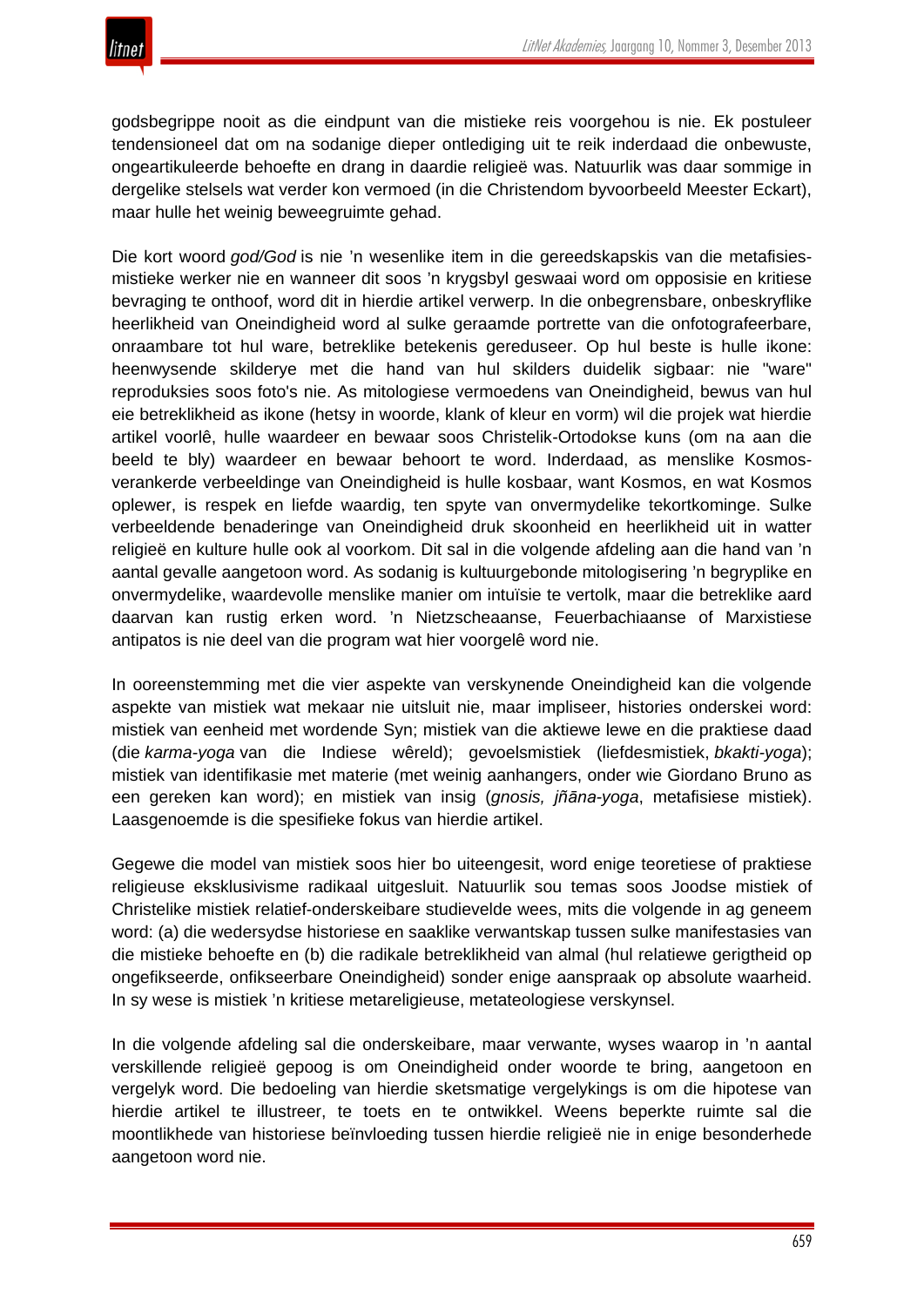

## **3. Pogings tot verwoording in verskeie religieuse verbande**

#### *3.1 Die Drie-eenheid*

In hierdie bespreking van die Christelike leerstuk van die Drie-eenheid soos dit tussen die derde en vyfde eeue na Christus ontwikkel het (Harnack 1894a; Harnack 1894b; Seeberg 1958; Phan 2011; Emery en Levering 2011), is die uitgangspunt dat daardie poging (eintlik: verskeidenheid pogings) sowel intensioneel as tendensioneel 'n mistieke gerigtheid gehad het. Teenswoordig word hierdie leerstuk dikwels met groot skeptisisme bejeën as oudmodies en nutteloos, as óf bloot die produk van 'n politieke magspel in die Romeinse Ryk en die Kerk, óf blote spitsvondigheid, of albei. Ek stel dit dat die konstruksie van die dogma van die Drie-eenheid 'n grootse poging was om die geheim van Oneindigheid met stamelende woorde te benader. Dat dit in die geskiedenis van die Kerk dikwels as 'n bloot verstandelike dogma of tugmaatreël gebruik is om opposisie uit te skakel en sy mistieke diepte verloor het, is 'n afwyking van die oorspronklike wese daarvan. Die mistieke gerigtheid en implikasie moet duidelik van die kerkhistoriese en politieke toepassings onderskei word. Dat die eerste ernstig deur die tweede gekompromitteer is, kan nie betwyfel word nie. 'n Implikasie van die perspektief waarin die Drie-eenheidsleer hier beskou word, is voorts ook dat die skeiding tussen ortodoksie en kettery as waarde-oordele nie van toepassing is nie. Daar word na al hierdie pogings, van historiese wenners sowel as verloorders, gekyk as ewe aangrypende pogings van blote mense om die Onverwoordbare in woorde te suggereer. Dit is 'n konstruksie, relevant vir elke poging buite die grense van die Christelike religie om metafisies-misties na te dink.

Vier beperkinge van hierdie leerstelling uit die oogpunt van hierdie artikel word by voorbaat aangedui. Eerstens word dit gewoonlik sterk met half-mitologiese konstruksies van drie mensvormige Persone (Vader, Seun en selfs Heilige Gees), met 'n kwalik-verskuilde mangesentreerdheid, vereenselwig. Tweedens is dit, anders as die model wat hier voorgelê word, begripsmatig sterk aan 'n substansialiserende denkwyse gebind. Die dimensie van Absoluutheid word dus nie verreken nie. Derdens word die aspekte van Materie en Kosmos onderwaardeer. Materie en Kosmos val geheel en al buite die goddelike dimensie, heel anders as die integrasiemodel wat hier voorgelê word, waarvolgens Materie en Kosmos integrerende aspekte is van die proses van die evolusie van die werklikheid uit Absoluutheid. En vierdens is die aanvaarding daarvan dikwels afgedwing met die magstrukture van 'n Keiserlike Kerk ('n model waarvan die hoofstroom Hervorming nie losgekom het nie) en monopolisties gehanteer as absoluut en dus eksklusief en onverdraagsaam waar. Van al vier bogenoemde beperkinge distansieer ek my sterk. Grawe dieper, dan ontstaan daar die moontlikheid om die Drie-eenheid as 'n menslike konstruksie te waardeer en nie bloot as die herhaling van 'n bonatuurlike openbaring nie. Dan verskyn die drie Persone as histories-, kultureel-, religie-gebonde uitdrukkings van 'n diep menslike intuïsie van die dimensies van Oneindige Syn, naamlik Oneindige Materie, Lewe, Liefde en Wete.

Die wordingsverhaal van die Drie-eenheidsleer word nou in breë hale geteken. Die vroeë Christendom het geworstel om die verhouding tussen die mens Jesus en God te artikuleer. Dit het uiteraard oorgespoel na die aard en wese van God self, wat die Kerklike denkers eeue besig gehou het voordat 'n redelike mate van konsensus met die formulering van die Drie-eenheidsmodel bereik is. Die boot van die vroeë Christelike nadenke het die gevaar geloop om na twee kante toe te kantel: die uiterstes van die monargianisme ('n baie sterk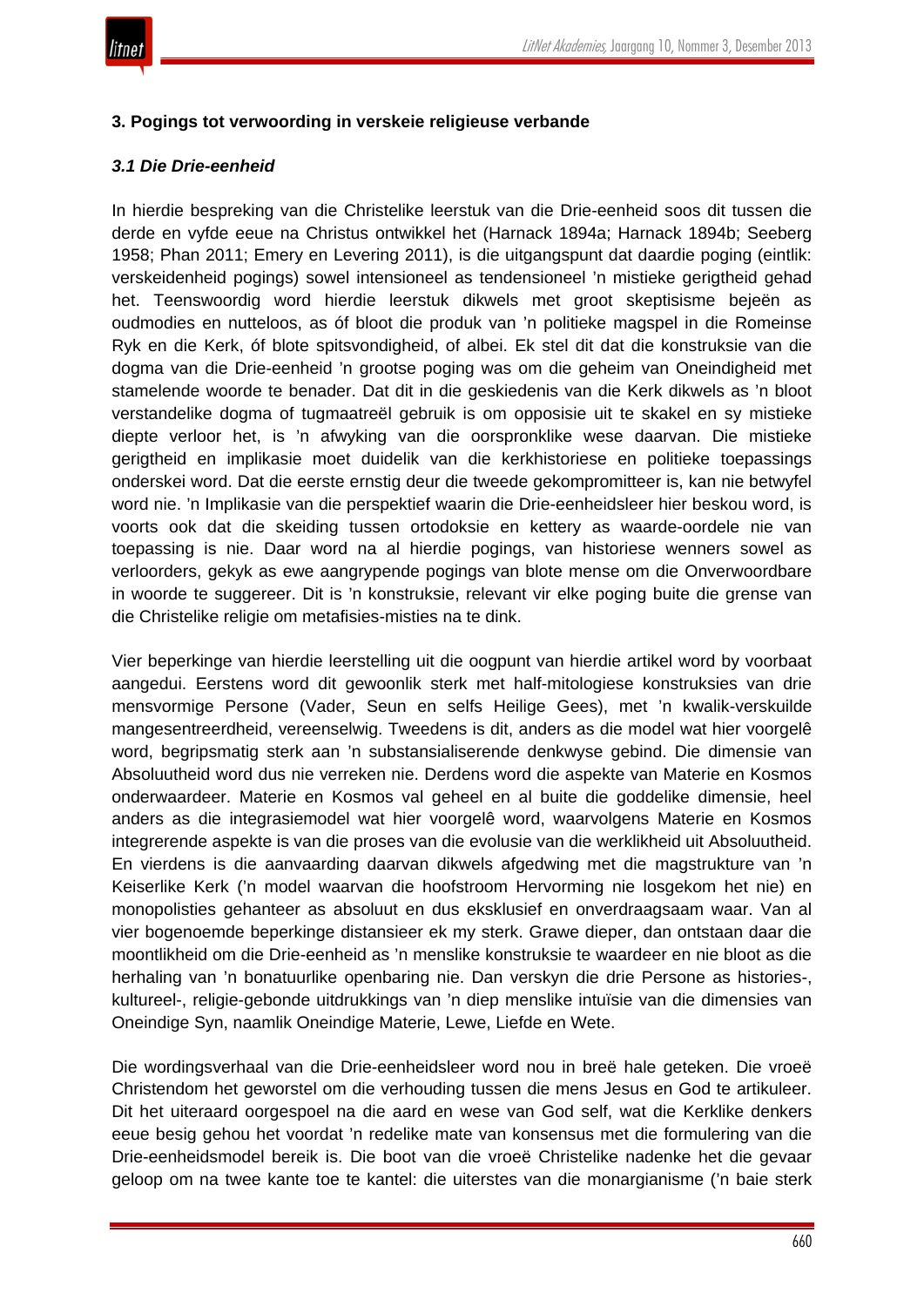klem op die eenheid van die Drie-eenheid) aan die een kant en triteïsme ('n neiging in die rigting van drie gode) aan die ander kant. Die vloeibaarheid van die situasie kan duidelik waargeneem word by byvoorbeeld Origines (185–254), wat die Woord nie as wesensgelyk met die Vader beskou het nie. Wat ook by Origines aangedui moet word, is dat hy waarskynlik saam met Plotinus 'n leerling van Ammonius Saccas was en dat die vroeë Kerk met hom die finale wending na Platonisme as filosofiese steierwerk van die Christelike teoretiese besinning geneem het. Uit die oogpunt van hierdie artikel was dit 'n historieskontingente ontwikkeling en nie inherent noodsaaklik nie. Dit beteken dat Platoniserende elemente in die Christelike dogma- en teologiegeskiedenis histories en saaklik sterk gerelativeer kan word.

In die verband van hierdie betoog is die monargianisme, veral die modalistiese weergawe daarvan (dit is as kettery veroordeel) besonder interessant. Volgens Sabellius (vroeë derde eeu) is Vader, Seun en Heilige Gees drie modaliteite (aspekte, "maskers", manifestasies) van die een, goddelike Persoon, soos een son helder, warm en rond is. Hierdie onverdeelbare God het God self opeenvolgend as Skepper, Verlosser en Heiligmaker geopenbaar. Openbaring is 'n proses wat in hierdie drie modusse plaasvind. Nogtans was die drie modaliteite vir die modalistiese monargianiste nie bloot drie verskillende name vir dieselfde saak nie; die onderskeiding tussen die drie was werklik. Die benaming *Patripassianisme* (van *pater passus est*: "die Vader het gely") wat hierdie monargianiste deur hul opponente om die nek gehang is, met die veroordelende suggestie dat die goddelike eenheid volgens hulle so oorheersend is dat die Vader aan die kruis gely het, het dus waarskynlik te ver gegaan.

Aangesien al Sabellius se geskrifte deur sy vyande in die Kerk verbrand is, is dit waarskynlik nie moontlik om 'n werklik toereikende beeld van sy denke te vorm nie. Nogtans word sy relevansie vir die model wat hier voorgelê word ten spyte van die voor die hand liggende verskille hoog geag. Sabellius het sy opvatting van drie goddelike aspekte uit die Bybel afgelei en dit rondom Jesus as die enigste Saligmaker gebou. Hierdie artikel gaan egter uit van meer algemene historiese en mistieke uitgangspunte. Sabellius het aan God in substansiële terme as 'n Wese agter die "maskers" gedink, terwyl die bloudruk van dinge wat in hierdie artikel verbeel word, 'n begrip soos *godheid* op die vlak van menslike pogings tot konseptualisering van Oneindigheid plaas, dus as 't ware laer in die proses van die evolusie van die werklikheid uit Absoluutheid. Nogtans het ek groot empatie met hierdie ketter van lank gelede, asook met sy ortodokse kritici en opponente in hul worsteling om die verhouding tussen die Drie in die Drie-eenheid uit te spreek. Hulle het geveg omdat hulle omgegee het en 'n besef gehad het van die onuitspreeklike Diepte van dinge.

'n Belangrike waterskeiding was die Eerste Algemene of Ekumeniese Konsilie, wat in 325 n.C. deur keiser Konstantyn in Nicea byeengeroep is. Daar is bely en besluit dat Christus (die Seun) "van dieselfde substansie" (*homoousios*) as die Vader is. Daardeur is enige vorm van onderskikking (subordinasie) in die Drie-eenheid wat Seun en Vader betref (soos deur Arius gehuldig), uitgeskakel. Tussen die radikale subordinasianisme van Arius en die uiteindelik as ortodoksie seëvierende konsubstansiële *homoousios*-standpunt van Athanasius van Alexandrië (ongeveer 296–373) het die posisie van die homoiane (afgelei van *homoi-ousios*: "van soortgelyke substansie") gelê: die Seun is weliswaar nie van "dieselfde" substansie as die Vader nie, maar wel van "soortgelyke" substansie. Dit was die mespunt waarop die vraag van die regte leer gebalanseer het. Blote sofistiese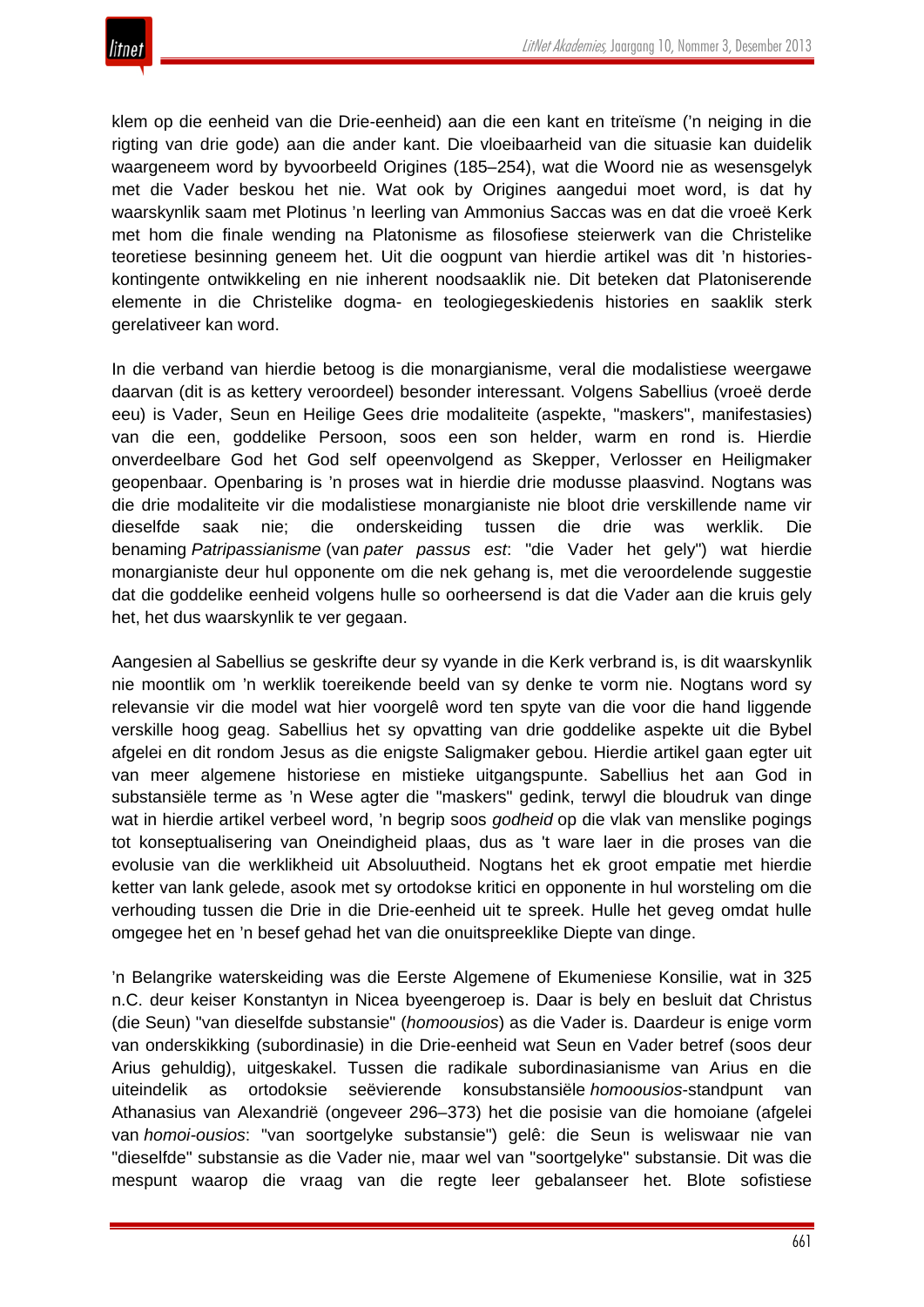

spitsvondigheid? Nee; eerder 'n poging om die dimensies van Oneindigheid in terme van 'n substansie-metafisika te verwoord. Uit die oogpunt van hierdie artikel kon so 'n poging, na watter kant toe ook al uitgewerk, nie slaag nie. In die hoofstroom van Christelike nadenke het "dieselfde" geseëvier. Arianisme in al sy vorme is met die Tweede Ekumeniese Konsilie (Konstantinopel, 381) veroordeel. Ek kan nie anders as om diep beïndruk te wees met die deeglikheid, skerpsinnigheid, diepgang en hartstog van hierdie Christelike denkers in hul pogings om te sê wat nie gesê kan word nie. Subtiele aksentverskille het onder leidende ortodokse teoloë bly bestaan. Terwyl Athanasius die wesenseenheid van God beklemtoon het, het die drie Kappadosiërs Gregorius van Nazianze (ongeveer 329–390), Basilius van Grote (ongeveer 330–379) en Gregorius van Nyssa (ongeveer 335–395) – een generasie later, maar nog steeds tydgenootlik – 'n sterk aksent op die drieheid geplaas: Vader, Seun en Heilige Gees is drie "Persone" (*hypostases*). Terloops, letterlik beteken *hypostasis* en *substantia*dieselfde ("onderstaande" [werklikheid] of essensie). Dit het nie hier om teenstellings gegaan nie, maar om uiters subtiele aanvullende beklemtonings. Die klassieke formulering van "drie Persone, een Substansie" (Grieks: *treis hypostases, homoousios*; Latyn: *tres personae, una substantia*) het finale vorm aangeneem.

Klaarblyklik neig die momentum van die model wat in hierdie artikel ontwikkel word, agter die substansialiserende begrippe-apparaat met insluiting van ewige, goddelike "substansie" en "hipostasie" (nie heeltemal bevredigend nie as "persoon" vertaal) terug. Dit word egter gestel dat die Christelike dogma binne die raamwerk wat hier ontwikkel word, opgevang kan word. Vanuit 'n Diepte onder die antropomorfe, androsentriese woordeskat van *Vader* en *Seun* en voor die begrippe-apparaat van ewige Wese (*ousia*) en Persoon (*hypostasis*) stort 'n ruimte van niefikseerbare Oneindigheid en daaragter, Absoluutheid, weg, waaruit die worsteling of spel van die Kerkvaders verstaanbaar word en hul sin ontleen. Die dogma van die Drieeenheid is betreklik waar. Uit hierdie perspektief was iemand soos Gregorius van Nyssa, die apofatiese ("ontkennende") mistikus wat geskryf het dat God in wese onkenbaar is en slegs in donkerte gekontempleer kan word (Meredith 1990; 1999), 'n werklik groot figuur. Hy het waarskynlik so na aan 'n metafisiese mistiek van leë Absoluutheid gekom as wat vir hom in sy filosofiese, historiese en institusionele situasie moontlik was. Dit is sublieme Christendom waar intensie bykans heeltemal met tendensie saamval. Bykans.

Met die Tweede Ekumeniese Konsilie (Konstantinopel, 381) is die Belydenis van Nicea uitgebrei om die godheid van die Heilige Gees, gelykwaardig aan die Vader en die Seun, te bevestig, ofskoon die Gees (so is geformuleer) slegs "van die Vader uitgaan" (*to ek tou patros ekporeumenon*). Na die verloop van 'n paar eeue het die Kerk van Rome tydens die (nie-Ekumeniese) Sinode van Toledo in 589 besluit om op daardie punt die frase "en van die Seun" (*filioque*) in te voeg.

Weer eens: sowel die Konsiliebesluit van 381 as die latere wysiging deur Rome is nie 'n bloot tegniese triviale spekulasie nie, maar het beduidende metafisies-teologiese implikasies, asook sterk etiese, institusionele konnotasies. Die onderskeie lewensuitkyke van die Ortodokse en Roomse vorme van Christendom word daarin saamgevat; onder andere sou geredeneer kon word dat die status van die Gees in die Westerse Kerk relatief verlaag is, wat die sterker institusionele, juridiese karakter van die Westerse Kerk en die besonder sterk aksent op institusionele mag in daardie vertakking van die Christendom reflekteer en motiveer in onderskeid met die sterker mistieke inslag van die Oosterse Kerk.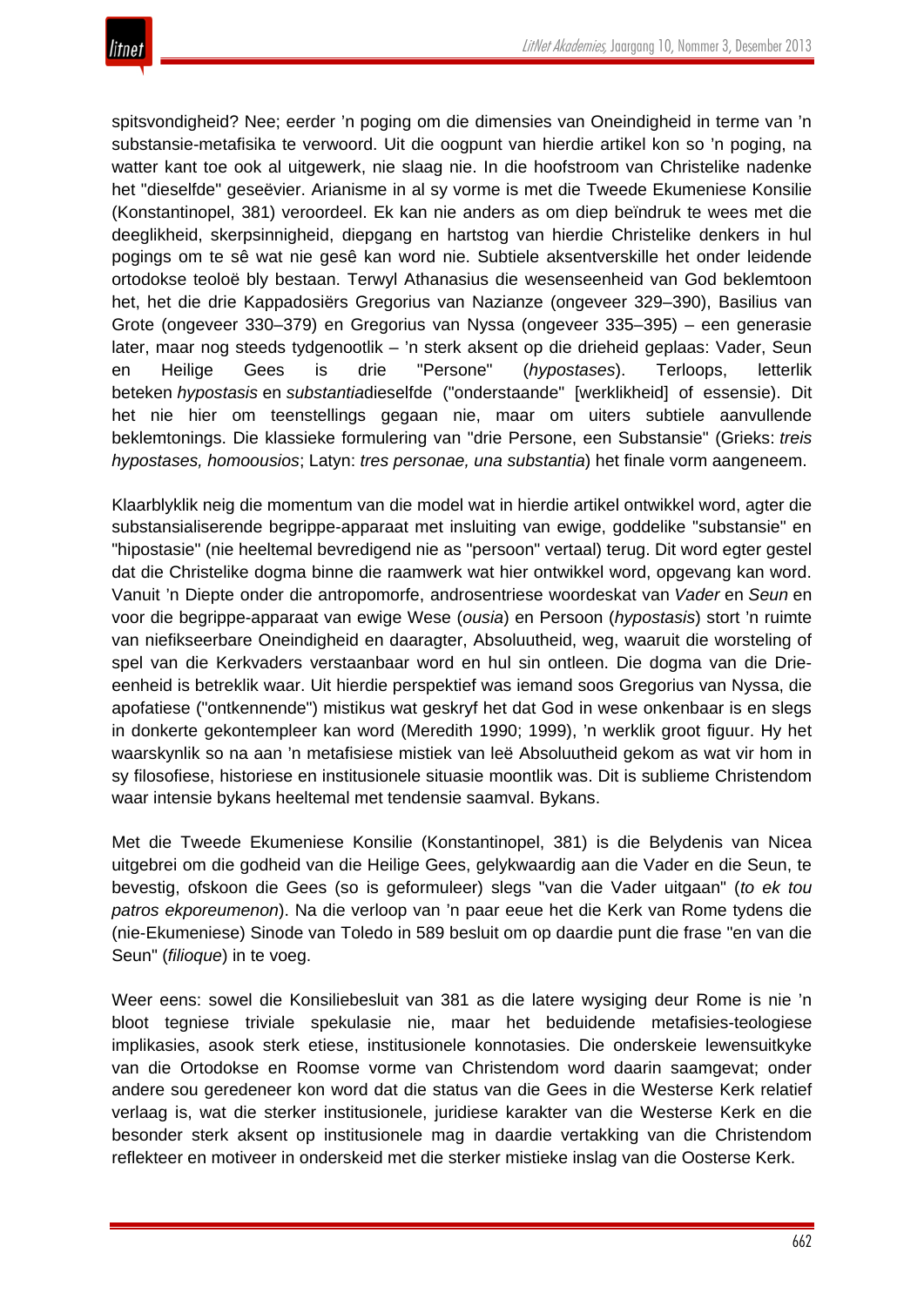

Die eksistensiële implikasies van nadenke op hierdie vlak (weer eens, in terme van die logika van hierdie artikel: die vlak van Oneindigheid) word nog duideliker met die besluit in verband met die "Persoon" van Christus wat met die Derde Ekumeniese Konsilie (Efese, 431) geneem is. Dit was algemeen aanvaar dat Christus volledig God is. Maar wat is die verband tussen sy godheid en sy mensheid? Die antwoord op hierdie vraag het ingrypende implikasies vir 'n metafisies-mistieke waardering van die mens en die kosmiese orde as sodanig, asook bogenoemde se betekenis vir die godsbegrip self. Vertaal in die idioom van die model wat hier voorgelê word: Is Materie (as een van die substrate van Kosmos) 'n aspek van Oneindigheid? Ek spekuleer-postuleer dat dit wel so gesien behoort te word. Dit behels 'n geweldige opgradering van die natuurorde, liggaamlikheid ens., vergeleke met die antieke Midde-Oosterse teïsme, die Neoplatoniese inwerking daarop en die Gnostiese elemente in daardie tradisie. Op die besonderhede van hierdie nuwe stryd in die Kerk tussen die monofisitisme van Eutyches (godheid en mensheid is van "een natuur" – *monos-physis*) en op die sterk klem van Nestorius op die onderskeid tussen die twee, met verskeie posisies tussenin, hoef nie hier ingegaan te word nie. Uiteindelik is op die Ekumeniese Konsilie van Chalcedon (451) albei uiterstes verwerp, met 'n reeks subtiele kwalifikasies wat weer eens bewondering afdwing. Christus het wel twee "nature", maar hulle is onvermeng (*asunchutos*), onveranderlik (*atreptos*), ondeelbaar (*adiairetos*) en onskeibaar (*achoristos*). Hierdie artikel akkommodeer hierdie aksent om die verhouding tussen Absoluutheid-Ewigheid-Oneindigheid aan die een kant en Kosmos as geheel aan die ander kant uit te druk (sonder om egter waarde te heg aan die begrip *natuur* soos tóé gebruik): Absoluutheid en Kosmos is prosesmatig kontinu, maar nie staties identies nie. Om die tradisionele Christelike sakrament tendensioneel, anderkant intensie, te interpreteer: gewone brood en wyn en elke ander fisiese, kosmiese ding bevat die volle geheim van leë Absoluutheid en druk dit paradoksaal uit. Oneindigheid, met die stel interne onderskeidinge eie daaraan, en Kosmos is onlosmaaklik verbonde en in daardie sin gedifferensieerd één: niemonisties en niedualisties.

Weer eens: die worsteling van die vroeë Kerk was nie sofistiese haarklowery nie, maar, ten spyte van die onvermydelike tekortkominge van enige sodanige onderneming, opregte en indrukwekkende pogings om die misterie van die oneindige godheid en die verhouding tussen daardie godheid en die mensheid uit te druk. Daardie stel *theologoumena* en hierdie artikel worstel met dieselfde generiese probleem. Hierdie artikel is alte bewus van sy verskille met die Drie-eenheidsleer, maar bied 'n verstaansraamwerk om laasgenoemde tendensioneel te verstaan en sodoende die ware betekenis daarvan aan die lig te bring. Die Christelike leerstelling lewer 'n indrukwekkende bydrae tot die interreligieuse en transreligieuse, metareligieuse diskoers wat vandag noodsaaklik is en wat ook die wetenskappe as belangrike gespreksgenote, by implikasie besig met dieselfde probleem, insluit – mits die Christelike dogma nie as eksklusief, monopolisties, absolutisties waar aangebied word nie. Hierdie artikel bepleit nie 'n oppervlakkige een-tot-een-korrespondensie tussen Vier-Een-Oneindigheid en die Christelik-teologiese Drie-eenheid nie. Nogtans kan die volgende raakpunte aangestip word: die Vader as Skepper en Onderhouer is 'n verbinding van die dimensies van Oneindige Syn as geheel en Oneindige lewe; die Seun as Verlosser is 'n kondensaat van die intuïsie van Oneindige Liefde; en die Gees is simbool van Oneindige Wysheid. En 'n ortodokse Christelike begrip soos *perichorese* om die wedersydse deurdringing en inwoning van die drie Persone aan te dui is inderdaad in besonder van toepassing op die verhouding van die vier dimensies soos hier verstaan. Hierdie artikel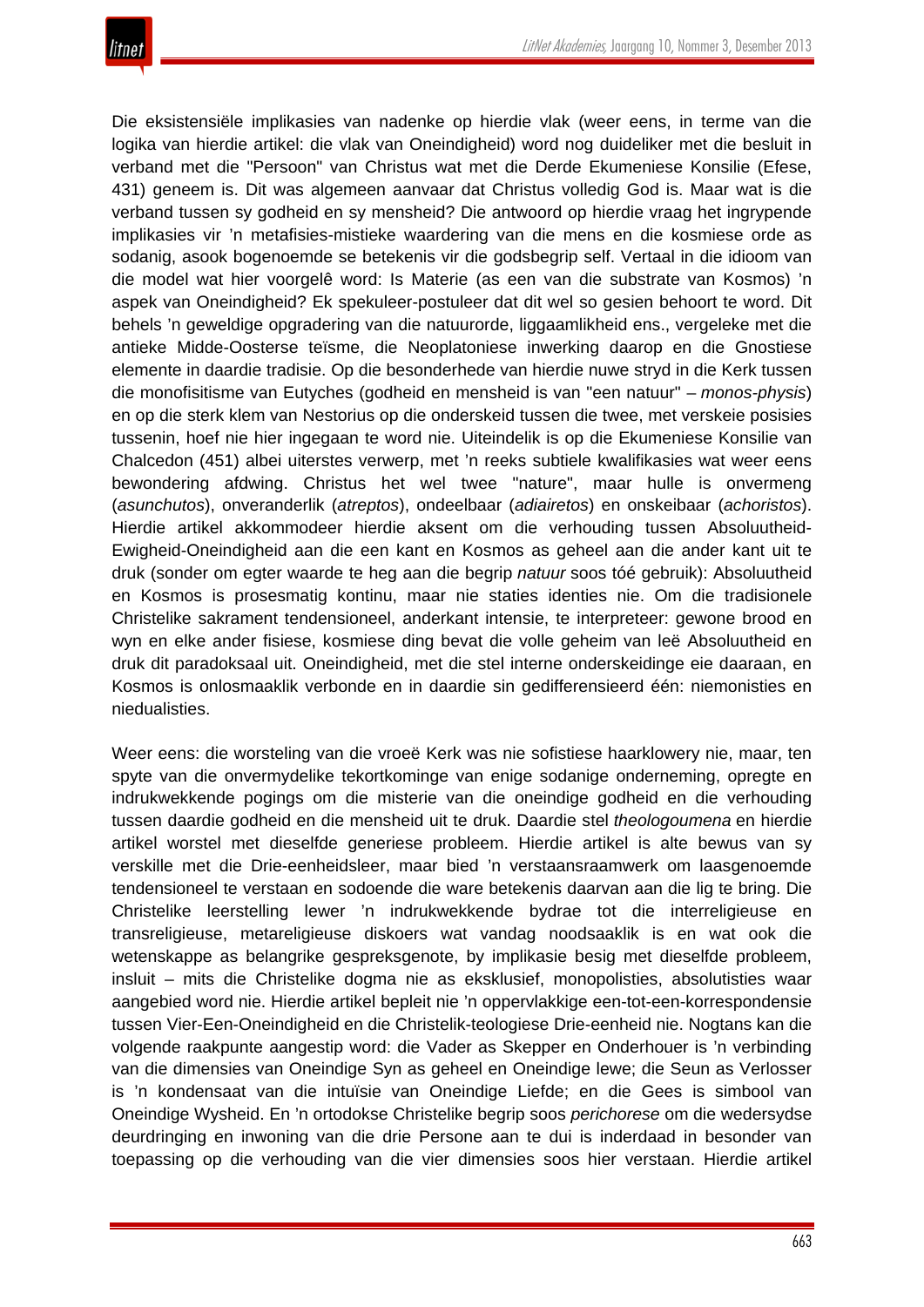

transendeer egter die substansialiserende denke, ontleen aan die Platonisme, wat die Drieeenheidsleer kenmerk.

Natuurlik het die Drie-eenheidsdenke nie met die vroeë Konsilies tot 'n einde gekom nie. Elke generasie moes dit opnuut verstaan en vertolk. Om met twee denkers van vele eeue later af te sluit: Meester Eckhart (ongeveer 1260–1327) (McGinn 2001) en sy jonger tydgenoot, Jan van Ruusbroec (1293–1381) (Krüger 2003), was geesgenote, albei mistici van die hoogste rang, maar hulle het verskillende aksente gelê. Van alle Christelike denkers het Eckhart waarskynlik die naaste gekom aan die radikale leegheid, Absoluutheid, wat in hierdie artikel voorgestel word. Tog kon ook Ruusbroec praat van die "afgrondelike onbepaaldheid" (*afgrondighe onwise*) van die Drie-enige God (Krüger 2003:112 e.v.). En waar Eckhart veral die eenheid van God agter die drieheid van die persone beklemtoon het, het Ruusbroec veral die eenheid in die verbondenheid van die drieheid beklemtoon.

Is hierdie artikel on-Christelik? Nee. Die huis is nie die kamer nie, maar sluit die kamer in, en die kamer is wesenlik deel van die huis. Hierdie artikel beoog nie om die verskeidenheid religieuse en metafisies-mistieke stelsels in enige een van sulke besondere, tradisionele, normatiewe stelsels te bevat nie. Dit stel 'n raamwerk buite almal op wat almal insluit. Dit redeneer nie van die besondere na 'n algemene nie, maar van 'n gepostuleerde algemene na die besondere. Wat hier gebied word, is dus nie liberale Christendom nie en verteenwoordig nie die liberale rigting in enige ander religie nie. Ek is egter van oortuiging dat hierdie perspektief 'n waardevolle inset tot die Christelike teologie (selfrefleksie) kan lewer. In hierdie algemene buite- en tog insluitende perspektief word die verskille tussen Joodse, Moslemse, Vedantiese, Boeddhistiese en Christelike stelsels minder onversoenbaar en die raakpunte meer opmerklik, met volle inagneming (trouens, met volle waardering) van die werklike verskille.

Vervolgens word sulke alternatiewe maar wesensverwante stelsels kortliks aangedui.

## *3.2 Die tien Sefirot*

Anders verpak as in die Christendom, is ook in die verwante teïsme van die Judaïsme pogings aangewend om Oneindigheid te verwoord. As moeder van die Christendom het die Judaïsme natuurlik reeds vroeër die basiese mitologiese model geskep waarop die Christendom met sekere wysigings voortgeborduur het. Die Judaïsme het nooit die eenheid van Jahweh gekompromitteer nie, maar 'n sekere differensiasie van Jahweh se eienskappe was onvermydelik. Jahweh se syn en die toekenning van syn in die skeppingsdaad, lewe en die gawe van lewe, liefde en die gebod tot liefde, wysheid en die mededeling van wysheid skyn deur elke bladsy van die Tanakh. In 'n later figuur soos Moses Maimonides (ongeveer 1135–1204) (Faur 1999) het, net soos in die geval van die Christendom, die Griekse filosofie in die persone van Plato, Aristoteles en Plotinus 'n beduidende rol gespeel. Binne dieselfde denkruimte as waarin Gregorius van Nyssa sy apofatiese denke uitgespreek het, het Maimonides God van alle mitologiese en positiewe beskrywings gestroop ten einde God se absolute eenheid en syn te beskerm. God se lewend-wees word nie ontken nie, maar dit is onkenbaar, buite die menslike begripsvermoë, oneindig. Dieselfde geld van God se ander wesenlike eienskappe. Hierdie eienskappe is nóg identies met nóg geskeie van sy wesenlike natuur. Dieselfde stel probleme waarmee die Christelike nadenke in sy vormingstydperk (hier bo geskets) gekonfronteer was, moes deur Maimonides opgelos word. Soos in die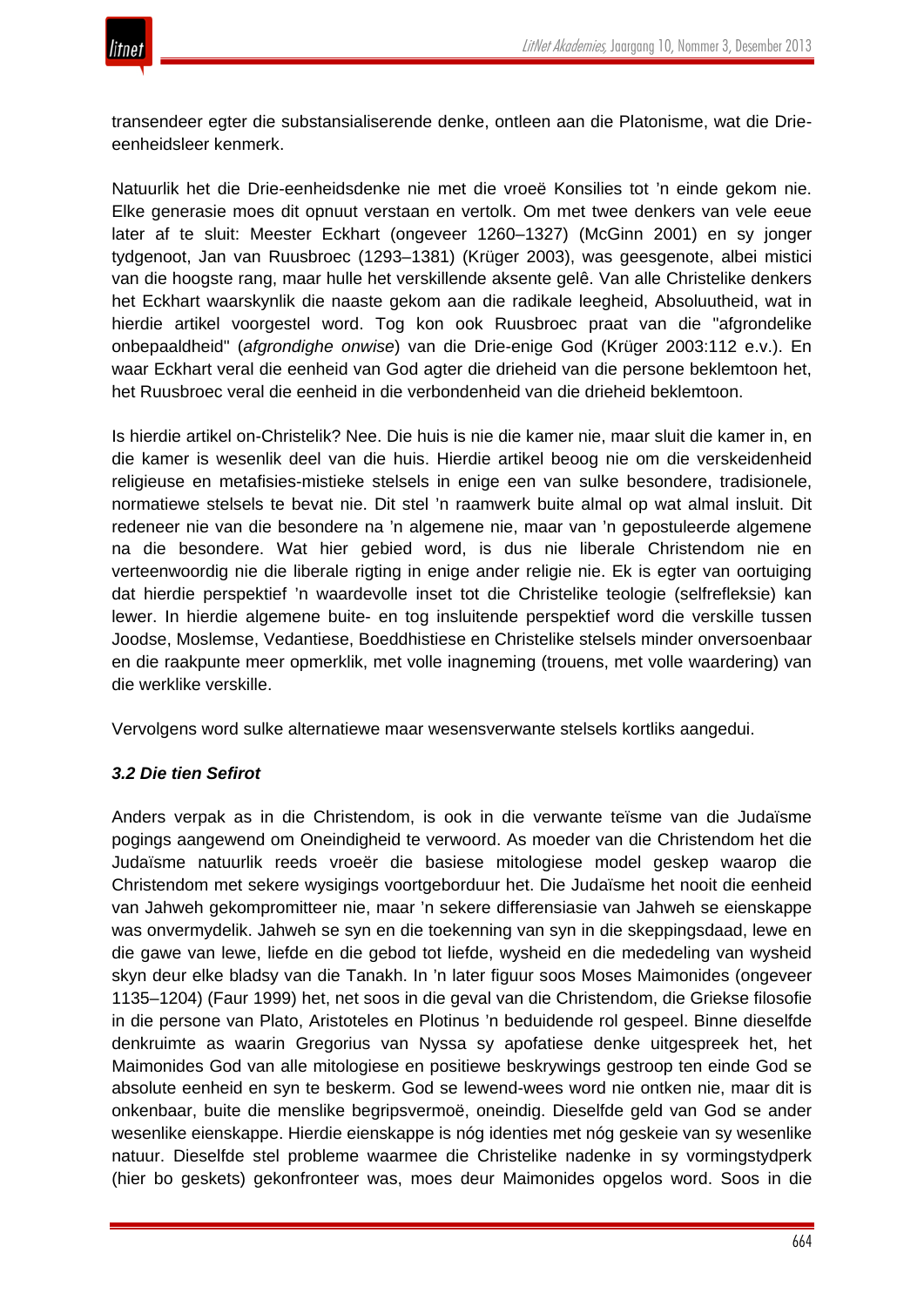

geval van die tradisionele Christendom (maar anders as in die benadering wat hier gewaag word) word die volstrekte ontologiese gaping tussen God en die wêreld (Absoluutheid-Ewigheid-Oneindigheid en Kosmos) streng gehandhaaf, maar dat Maimonides met dieselfde strukturele probleem geworstel het, is duidelik: Wat is die verhouding tussen Oneindigheid en die eindige Kosmos? Dieselfde geld van die verhouding tussen die eienskappe van God. In die geval van Maimonides is God se wil en liefde ondergeskik aan sy wete. Soos in die geval van die Christelike skrywers hier bo is ook in die geval van die Joodse refleksie 'n verskeidenheid aksente gelê: 'n eeu en 'n half later sou Hisdai Crescas (ongeveer 1340– 1411) (Langermann 2007:229-248) God se wil en liefde voorop stel. Vergeleke met 'n denker soos Luria (sien hier onder) was Maimonides eerder rasionele teoloog as metafisiese mistikus. In die taal van hierdie artikel: Maimonides wou Oneindige Wete beklemtoon; Crescas, Oneindige Liefde.

Die Tanakh was nie die laaste woord in die ontwikkeling van die Hebreeus-Joodse denke nie. Bybelse elemente soos Esegiël se visie van die wiele (Eseg. 1) en Jesaja se visie van die Here in die tempel (Jes. 6) het momentum gegee aan 'n sterk esoteriese metafisiesmistieke tradisie, waarvan die *Sefer Yetzirah* (tussen die 2de eeu VAJ en die 2de eeu AJ) die vroegste bekende dokument was van hierdie tradisie in hoë vlug. Vanaf die 11de eeu het dit die vorm aangeneem van wat as Kabbala ("tradisie") bekend geword het, wat vanaf die 13de eeu sterk sou ontwikkel en 'n buitengewoon begaafde en invloedryke genie in die persoon van Isak Luria (1534–1572) (Scholem 1974:119–286; Fine 2003) sou oplewer. Kabbala onderskei twee aspekte in die diepte van God voordat die wêreld in aansyn kom: Ein-Sof ("die Eindelose") en die tien Sefirot ("getalle", "sfere", "emanasies"). Die Sefirot beweeg in die ruimte van hierdie artikel se dimensie van Oneindigheid. Ein-Sof is onbekende, onkenbare God, verborge maar werklik, wat potensieel die wêreld in al die manifestasies daarvan bevat. Hierdie begrip word saam met *Ayin* ("Niks") deur die begrippe *Oneindigheid* en *Absoluutheid* soos hierdie artikel dit bedoel, benader. Die verskil is dat Ayin nie God as Ein-Sof voorafgaan nie, maar volg; in hierdie artikel volg Oneindigheid Absoluutheid. Die onuitspreeklike volheid van Ein-Sof word tot "niks", waaruit die ander stadia van God se geleidelike ontvouing in die Sefirot plaasvind. Tog ontken selfs die begrip *Ayin*, verwysend na die niebestaan van God in die sin dat God buite die menslike begripsvermoë is, nie die teïstiese uitgangspunt van die ou Hebreeuse geloof nie.

Wat die tien Sefirot betref, het die verbeeldingryke, spekulatiewe Luria in die voetspoor van die *Zohar* gevolg wat teen die einde van die 13de eeu in Spanje deur Moses de Leon saamgestel is. Die volgende Sefirot is onderskei: (1) Kether Elyon (die "hoogste Kroon" van God); (2) Hokhma (die "Wysheid" van God); (3) Binah (die "Intelligensie" van God); (4) Hesed (die "Liefde" of "Mededoë" van God); (5) Gevurah of Din (die streng "Mag" van God); (6) Rahamim of Tifereth (die "Genade" of "Skoonheid" van God); (7) Netsah (die "Geduld" van God); (8) Hod (die "Majesteit" van God); (9) Yesod (die "Basis" van al die aktiewe kragte in God); en (10) Malkuth (die "Koninkryk" van God). Die tien Sefirot is dimensies, emanasies, van die een emanerende God. Ontologies bemiddel hulle tussen Ein-Sof en die geskape werklikheid. Hulle is as 't ware die oervorme (-houers, -instrumente: *kelim*) waarin die skepping gegiet sou word. Ek stel dat die Kabbalistiese skema die tendens oor Oneindigheid na leë Absoluutheid volg sover as sy monoteïstiese aksioma toelaat.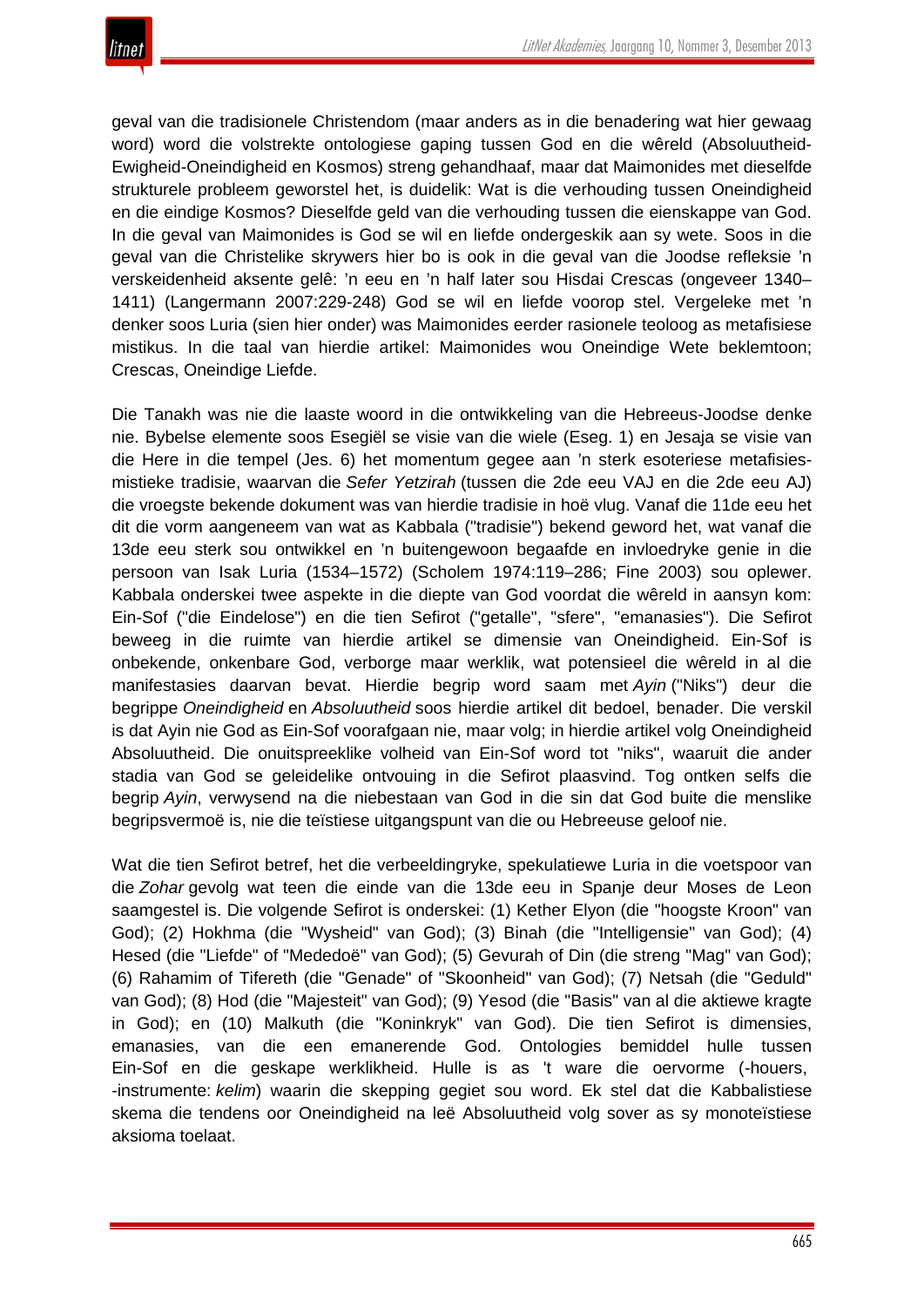

In die *Zohar* en die daaropvolgende tradisie is die Sefirot ambivalent. Aan die een kant is hulle dimensies van Ein-Sof (God-in-sigself). Aan die ander kant konstitueer hulle ook, as die tien stadia van neerdalende goddelike selfmanifestasie en -openbaring, die wese van die geskape werklikheid. Hierdie tien spirituele kragte emaneer uit God soos lig uit die son. Deur hul bemiddeling korrespondeer die wêreld met die goddelike dimensie en het elke ding in die wêreld 'n teenhanger in die goddelike wêreld. Anders as God, in sigself teruggetrokke, kan hulle deur mense gekontempleer word.

Wat is die ontologiese status van die Sefirot? Hulle is nie geskei van, apart van, buite God nie. As gevolg van hul bemiddelende rol (hulle is as 't ware die bloudruk van die wêreld) deel die wêreld en alles daarin in 'n mate in goddelikheid. Dit kom dus neer op 'n vorm van panenteïsme. Die mens as mikrokosmos verteenwoordig die makrokosmos, bevat al hierdie goddelik-kosmiese eienskappe en het die taak om die versteurde werklikheid tot 'n staat van harmonie te herstel.

Die Kabbaliste se denkwyse is inderdaad vergelykbaar met dié van die Drieenigheidsdenkers en vertoon sekere strukturele en funksionele ooreenkomste daarmee. Die tien goddelik-kosmiese kragte staan in besonder komplekse verhoudinge. Saam vorm hulle 'n organiese geheel, soos die ledemate en organe van 'n liggaam, deur Ein-Sof besiel; of soos 'n boom, gevoed deur en deurdring met die verborge en tog alomteenwoordige en aktiewe krag van Ein-Sof. Die Sefirot as aspekte van God bly relatief onderskeie en tog word elkeen van hulle met die geheel van oneindige God vereenselwig (Schaya 1971:21 e.v.). Net so word elke een met elkeen van die ander vereenselwig. Daar is nóg volslae identiteit, nóg skeiding. Nogtans is daar 'n sekere hiërargie van Kether tot by Malkuth, vergelykbaar met die Christelik-Trinitariese aanname dat die Vader die bron van die Drie-eenheid is.

Dit is opvallend dat die skema van tien ook die basiese intuïsie van die simboliese waarde van die getal drie vertoon. Die tien daal neer in patrone van drie driehoeke: (1), (2) en (3); (4), (5) en (6); (7), (8) en (9), met (10) as uitkoms. Hulle word ook in drie vertikale suile georden: (1), (6), (9) en (10) vorm die sentrale suil van Mildheid; (3), (5) en (8) vorm die suil van Strengheid; en (2), (4) en (7) vorm die suil van Genade. Hierdie denkers het dus self drie drietalle gekonstrueer: die drie suile wat drie driehoeke insluit. Daar was miskien nie beïnvloedingslyne tussen die Kabbalistiese stelsel en die Christelike Drie-eenheid nie, maar selfs dan kan albei as verwant beskou word: albei kom voort uit dieselfde menslike gees, met dieselfde hunkering na en aanvoeling vir Oneindigheid, en albei het dieselfde normatiewe teïstiese agtergrond.

Die verskille is egter ook duidelik. Die Sefirot-skema gaan verder, deur Kosmos ontologies wesenlik met God te verbind, as wat die geval was in die Trinitariese en Christologiese skemas wat tussen die 3de en 5de eeue ontwikkel het. Nog 'n verskil is dat die Sefirot geen syn van hul eie het nie en nooit ontologies tot "Persone" gehipostaseer word nie. Die items in die Kabbala-lys het weliswaar name en word stellig op 'n populêre vlak tot op 'n sekere hoogte verpersoonlik, maar metafisies-misties gesproke bly hulle manifestasies van die oneindige God. Die model wat in hierdie artikel voorgestel word, maak dit ook duidelik dat Oneindige Materie, Lewe, Liefde en Wete nie gehipostaseer of gepersonaliseer word nie. Aangesien God oneindig anderkant alle meting en getal is, is hierdie tien van die Kabbala bloot simbolies, put nie alle moontlikhede uit nie en stipuleer nie dat enige getal finaal en dogmaties as absoluut finaal en uitsluitlik korrek geag word nie. Dit moet ook vermeld word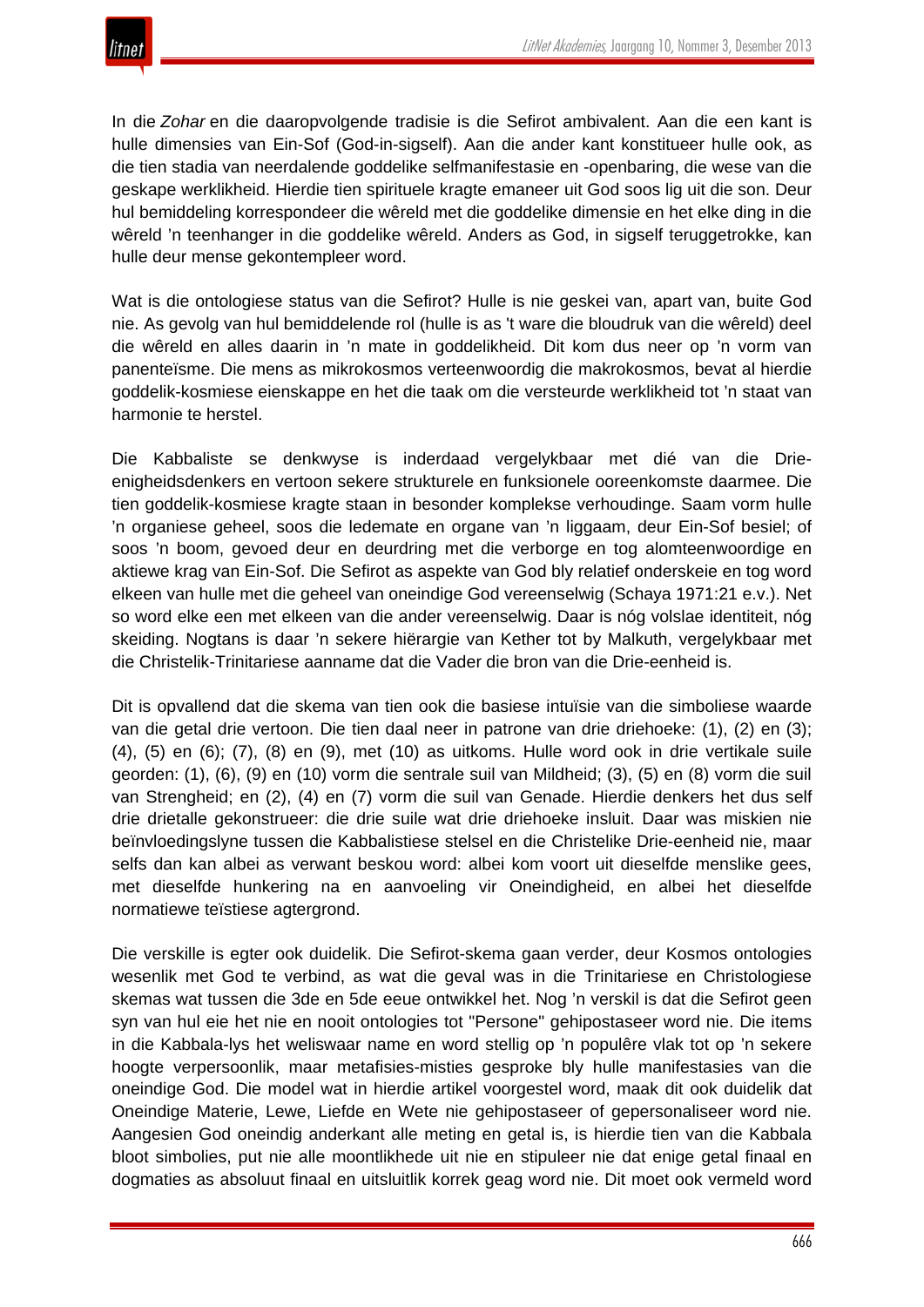dat hierdie skema weliswaar met volle oorgawe gehuldig is en aan die grondslag van 'n toegewyde mistieke praktyk gelê het, maar dat dit altyd as Joods-spesifiek beskou is. Dit is nooit deur 'n magtige groep soos die Rykskerk tot eksklusiewe formule verhef waarvan die nie-aanvaarding tot ewige verdoemenis sou lei nie. Dit sou ook gesê kon word dat die Kabbala-struktuur tog sterker as die Christelik-Trinitariese gehiërargiseer word: in die Christelike leerstuk, veral soos voor die insluiting van die *filioque* in die Weste die geval was*,* het die Vader weliswaar 'n sekere primaat, maar origens word sorg gedra dat geen subordinasie insluip nie. Die verskil moet stellig daaraan toegeskryf word dat die Kabbalamodel in wese 'n emanasie-model is; die Trinitariese model is egter alles behalwe. In 'n emanasie-model is volg- en rangorde onontwykbaar, soos Plotinus duidelik illustreer.

Tot dusver bevestig die vergelykende werk wat hier bo gedoen is, die waarde van die verstaansruimte wat in hierdie artikel gesuggereer word, onder andere omdat dit perspektiewe op 'n positiewe verbandlegging tussen verskillende religieë bied; 'n ruimte waarin almal in 'n betreklike sin hoog waardeer word, geeneen verwerp of afgeskryf word nie en geeneen eksklusief tot opperste of enigste ware religie verhef word nie. Dit is nie slegs teoreties nie, maar ook prakties uiters belangrik in die teenswoordige tydsgewrig, waarin religieus-geïnspireerde konflik 'n groot rol speel.

# *3.3 Die nege-en-negentig name*

Die monoteïsties-mitologiese raam van Islam is histories en struktureel verwant aan dié van die Judaïsme en Christendom; so ook die verborge metafisies-mistieke stuwing daarin. Dit is dus nie nodig om dit in die beperkte ruimte van hierdie artikel grondig te ontleed nie. In Islam is God se ontologiese transendensie en eenheid ononderhandelbaar, maar weer eens het die mistieke stroom die begripsmatige en mitologiese grense tot die uiterste getoets, soos byvoorbeeld duidelik by 'n vroeë verteenwoordiger en martelaar van die Soefisme (al-Hallāj, ongeveer 858–922) (Massignon 1982) waargeneem kan word. In Islam druk elk van die 99 Name van Allah 'n bepaalde eienskap van Allah uit, maar in Islam (anders as in die Christendom) bly hulle eienskappe en word nie in terme van substansialiserende kategorieë soos "substansie", "persoon" of "natuur" uitgedruk nie. Dit was die rede waarom Moslemteoloë die Christelike teologie deurgaans daarvan verdink het dat dit ten minste die kiem, indien nie die siekte nie, van driegodedom dra.

Maar die spekulatiewe probleem hoe om reg te laat geskied aan die denkbeeld van radikale Oneindigheid en hoe om oor die ontvouende aard van die eienskapslose Oneindigheid te praat bly onveranderd. Die Mag, Liefde en Wysheid van Allah is oneindig, maar daar is tradisioneel-religieuse beperkinge op hoe ver sulke eienskappe apofaties ontledig durf word, uiteindelik tot in die diepte van Absoluutheid. Hier word beweer dat die tradisionele skema van die Name van Allah tendensioneel in die ruimte van hierdie artikel opgeneem kan word. So byvoorbeeld kan die mees voorkomende name, nl. die Deernisvolle (Al-Rahman) en die Genadige (Al-Rahim), as behorend in die ruimte van Oneindige Liefde verstaan word. In hierdie verband is alle woorde en begrippe niks meer nie as wankelende bootjies wat die mistieke reisiger oor die stroom na die oewer van Oneindigheid-Ewigheid-Absoluutheid dra en dan verlaat word.

Die probleem wat hier ter sprake is, moet nie tot 'n numeriese kwessie (een of drie of 99 of vier) gereduseer word nie. Die probleem is een van die gevoeligste senuwees van enige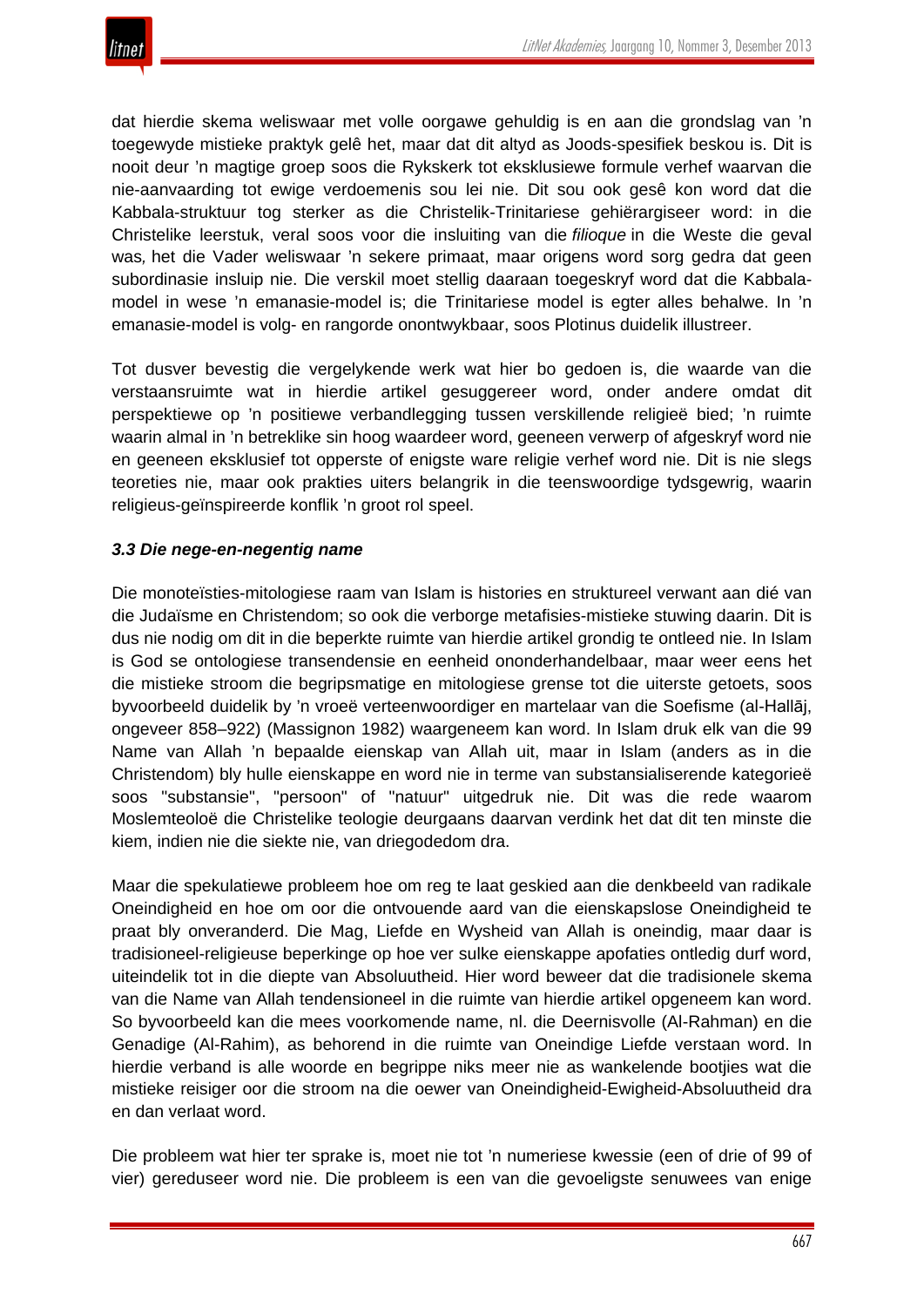metafisies-mistieke onderneming, anderkant alle religieuse apologetiek en polemiek. Terloops, die rol van getalle-simboliek in die mistiek en esoterisme (in hierdie geval die getal drie) kom weer eens na vore: 99 is net duskant die volmaakte getal, maar is nogtans ook as veelvoud van drie (drie maal 33) vol argetipiese simbolies-mistieke assosiasies.

Ten einde die argument van hierdie artikel te kontroleer, word kortliks verwys na die plek van liefde in die denke van die Spaans-Arabiese denker Ibn Arabi (1165–1240) (Izutsu 1983; Corbin 1997) en die Persiese Soefie, Jalalludin Rumi (1207–1273) (Schimmel 1980; 1992; 2003). Tydens die 12de en 13de eeu het die tema van die liefde in Islam onder die invloed van die Soefisme geblom en sy hoogste piek in die poësie van Rumi bereik. Die tekstuur van Rumi se mistiek tree sterk na vore as dit met die mistiek van sy groot tydgenoot, Ibn Arabi (1165–1240), vergelyk word. Ten spyte van hul gemeenskaplike Soefie-sentimente was hulle verskillende mistieke tipes: die mistiek van Ibn Arabi was (in terme van hierdie artikel) 'n mistiek van Wete; dié van Rumi 'n mistiek van Liefde. Ibn Arabi was 'n teosofis; Rumi 'n teofiel. Maar ook by Ibn Arabi was liefde (*hubb*) 'n prominente tema. Volgens Ibn Arabi kom alle dinge uit God en wil alle dinge na God terugkeer. Die wêreld is God se selfonthulling. Die liefde van God is die skeppende krag wat alle dinge in aansyn roep en hul drang om God te ken en lief te hê tot stand bring. Die liefde het goddelike wortels: dit ontspruit uit die diepste wortels van Uiteindelike Werklikheid, in die terminologie van Ibn Arabi, uit *wujud* (niegemanifesteerde Syn) (Chittick 2005:35–51). Dit bevestig 'n wesenlike aspek van die model van die artikel: liefde (opgeneem as die samevatting van die hele reeks emosies en volisies wat in Kosmos werksaam is) is nie 'n sekondêre of neweverskynsel van materie nie, en materie het nie leweloos, liefdeloos, weteloos en sinloos tot bestaan geknal soos die skiëntistiese ideologie voorskryf nie. Materie is self goddelik, waarmee hier verwys word na die vlak van Oneindigheid (Ibn Arabi se *wujud*). In die taal wat hier gebesig word: Materie en Lewe en Liefde en Wete verskyn saam, wedersyds inbegrepe, vanuit anderkant Absolute Horison. Dit word gestel dat hierdie model die denke van Ibn Arabi tendensioneel akkommodeer.

By Rumi ontspring die wêreld elke oomblik uit die "niksheid" van *adam*. Vir hom was liefde nie bloot bykomstige skuim op die wêreld nie, maar 'n wesenlike strukturele element daarvan. Sy religie was 'n religie van liefde, soos ook trouens by sy Christelike mede-Middeleeuer, Bernardus van Clairvaux (1090–1153), die geval was. Die verskil was dat Rumi se religie 'n insluitende religie was: hy was 'n vriend van Christene sowel as Jode. By sy begrafnis het hulle uit hul eie religieuse idiome aan die plegtigheid deelgeneem. Rumi het verstaan dat die verskillende religieë na dieselfde onuitspreeklikheid verlang en dat die religie van liefde nogtans iets anders as al die religieë is. Vir hom was die transendensie van God (in die taal van hierdie model het hy getendeer na Absoluutheid, anderkant Oneindigheid) die basis van sy toleransie. Vry vertaal: "Elke profeet, elke heilige het sy pad, maar as hulle na God terugkeer, is almal een" (Rumi 2008:10).

Die kern van Rumi se poësie is sy intense liefde vir God as Skepper (*khaliq*) en oseaan van liefde, immer besig met sy werk van skepping *ex nihilo* (*adam*). God is die Lewende, die Ewige; en die vonk van sy Krag en Wysheid, Liefde, Goedheid en Goedertierenheid kan in alle dinge gesien word soos in spieëls. Die goddelike Liefde is 'n positiewe kosmiese krag in die wêreld wat as mooi beaam word. Tog bly die ontologiese brug tussen God en skepping, God en materie, onoorbrugbaar en dit sou vir Rumi ondenkbaar gewees het om Materie as 'n wesenlike aspek van Oneindigheid in 'n evoluerende proses te waardeer.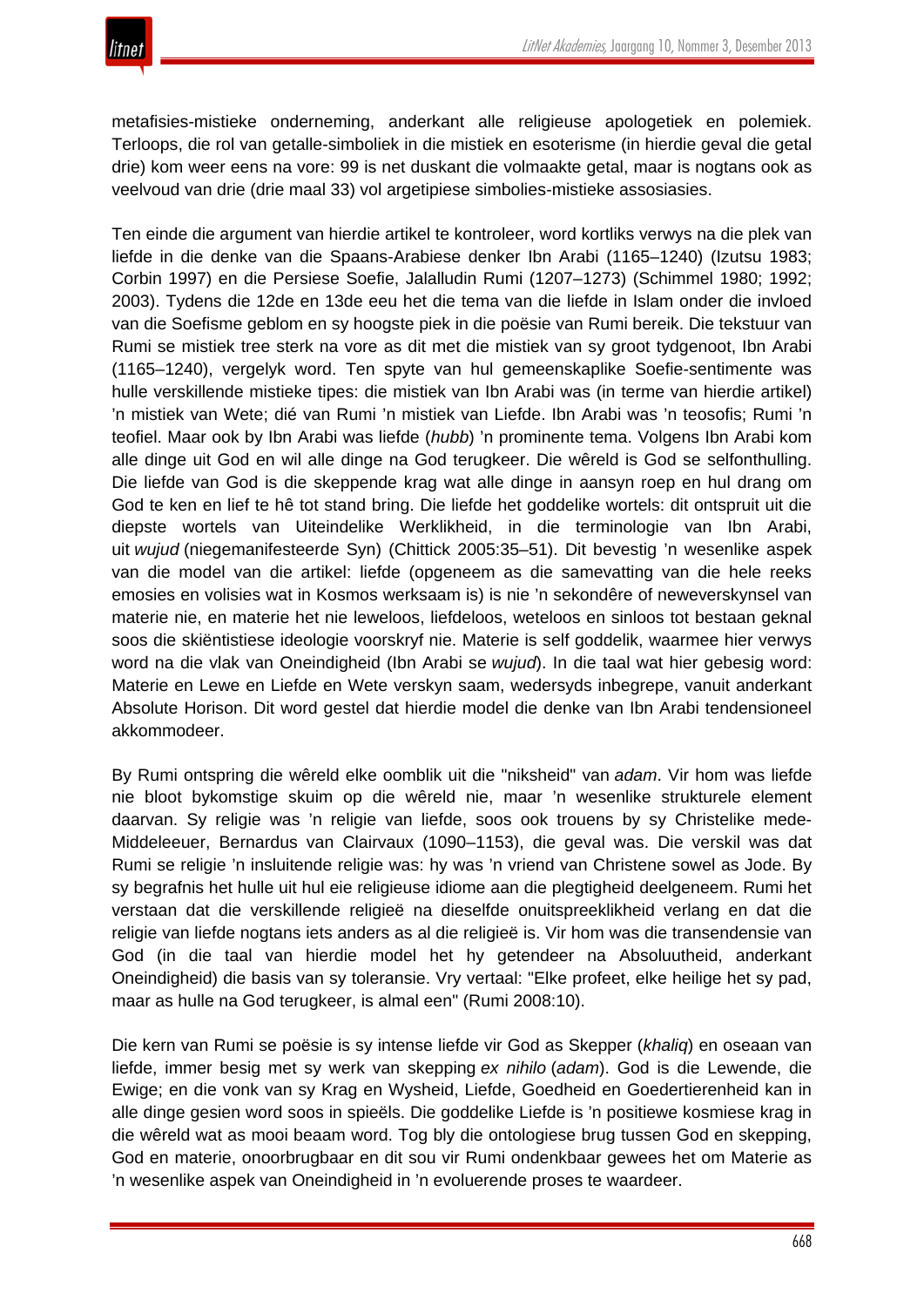Liefde is by Rumi gewortel in God, is so ewig soos God, is God se belangrikste eienskap (Schimmel 1980:341). Oor God het hy in uitbundige katafatiese taal gepraat, die verblindende helderheid van God, die ewige Son, met metaforiese taal onthul-verberg, soos met gebrandskilderde glas. Sy verblinding was nie veroorsaak deur donkerte nie, maar deur lig. Hy het nie in uiteindelike apofatiese stilte voor Absolute Horison teruggetrek soos hierdie artikel voorstaan nie, maar kon die vloed van liefdesdronk katafatiese taal wat oor sy lippe gevloei het, nie beteuel nie. Tog kan hierdie model sy liefdesmistiek, werksaam op die vlak van Oneindigheid, met vreugde akkommodeer. Vir Rumi is God transendent tot (uit 'n menslike oogpunt) die punt van niebestaan. Tog bly God vir hom 'n ewige *noumenon*, die Grond van die Syn, nader aan Neoplatonisme en Vedanta as aan Taoïsme en Boeddhisme. Op die keper beskou beweeg Rumi se tot panteïsme neigende (Nicholson 2004:481) metafisiese mistiek waarskynlik op die grens van wat in Moslem-ortodoksie moontlik is; dit oorskry nie die grense tussen God en mens wat in die Koran gestel word nie. Hindoeïsties gestel: Rumi staan nader aan Rāmānuja as aan Sankara.

Hierdie artikel beklemtoon die leegheid van Absoluutheid sterker as wat by hierdie Persiese digter die geval is. Rumi se godsbegrip beweeg op die vlak van wat hier Oneindigheid genoem word. In hierdie artikel verdwyn Liefde verder op die grens van 'n Absolute Horison en strek verder in leegheid in as wat die geval by Rumi is. Voorts verskyn Oneindige Liefde hier as intiem geïntegreer met Oneindige Wete, iets wat nie by Rumi die geval is nie. Vir Rumi is diskursiewe denke bloot soos 'n esel wat boeke dra, vergeleke met liefde, wat hemel toe opvlieg; 'n stok in die duisternis van 'n blinde, vergeleke met 'n liggewende kers.

# *3.4 Sat, cit, ānanda*

In sommige Oepanisjads, voortgesit in Advaita Vedanta, is die ultieme Een (Brahman), waarvan alle sintuiglik-ervaarbare dinge nieduaal die manifestasie is, *sat* (Syn), *cit* (Gees, Bewussyn) en *ānanda* (Geluk). Hierdie drie is aspekte van Brahman, die Absolute. Brahman is 'n eenheid van hierdie drie wat nie as afsonderlik van mekaar bedink word nie, maar as wedersyds geïmpliseer. Ek stel dat hierdie aspekte van Brahman assimileerbaar is met die Vier-Een wat in hierdie artikel voorgestel word: die raakvlakke van die Vedantiese Syn met Oneindige Syn, Gees/Bewussyn met Oneindige Wete en Geluk met Oneindige Liefde (emosie-volisie) is voor die hand liggend. Hierdie artikel wil egter nie met die substansialiserende bedoeling van Advaita Vedanta vereenselwig word nie: met *Absoluutheid* word iets heel anders as *die Absolute* bedoel. 'n Tweede verskil is dat waar Materie in hierdie artikel sterk beklemtoon word, dit in die Oepanisjads 'n laer ontologiese posisie beklee. In die vroegste weergawes van die Indiese niedualisme is die heelal nóg 'n blote illusie nóg 'n modifikasie van Brahman, maar het dit 'n relatiewe werklikheid: nóg gewoon identies met en nóg geheel en al verskillend van Brahman. Die model wat hier voorgestel word, ken egter 'n veel sterker dinamiese en historiese karakter toe aan die kosmogoniese proses as wat in daardie denke die geval was.

Laat die begrip *Lewe* nou in hierdie verband getoets word. Lewe is ewig latent in Brahman; verskyn uit Brahman en het sy wortels in Brahman. Lewe (*jīva*, etimologies verwant aan die woord vir *asem*) is die onsterflike essensie in elke lewende organisme, menslik sowel as dierlik en vegetatief. Dit is onverganklik, nie in die sin van fisies onsterflik nie, maar in die sin dat dit 'n transendente dimensie het wat lewe sowel as dood oorskry. Die denke van hierdie model tendeer in dieselfde rigting: biologiese lewe verskyn uiteindelik uit Absoluutheid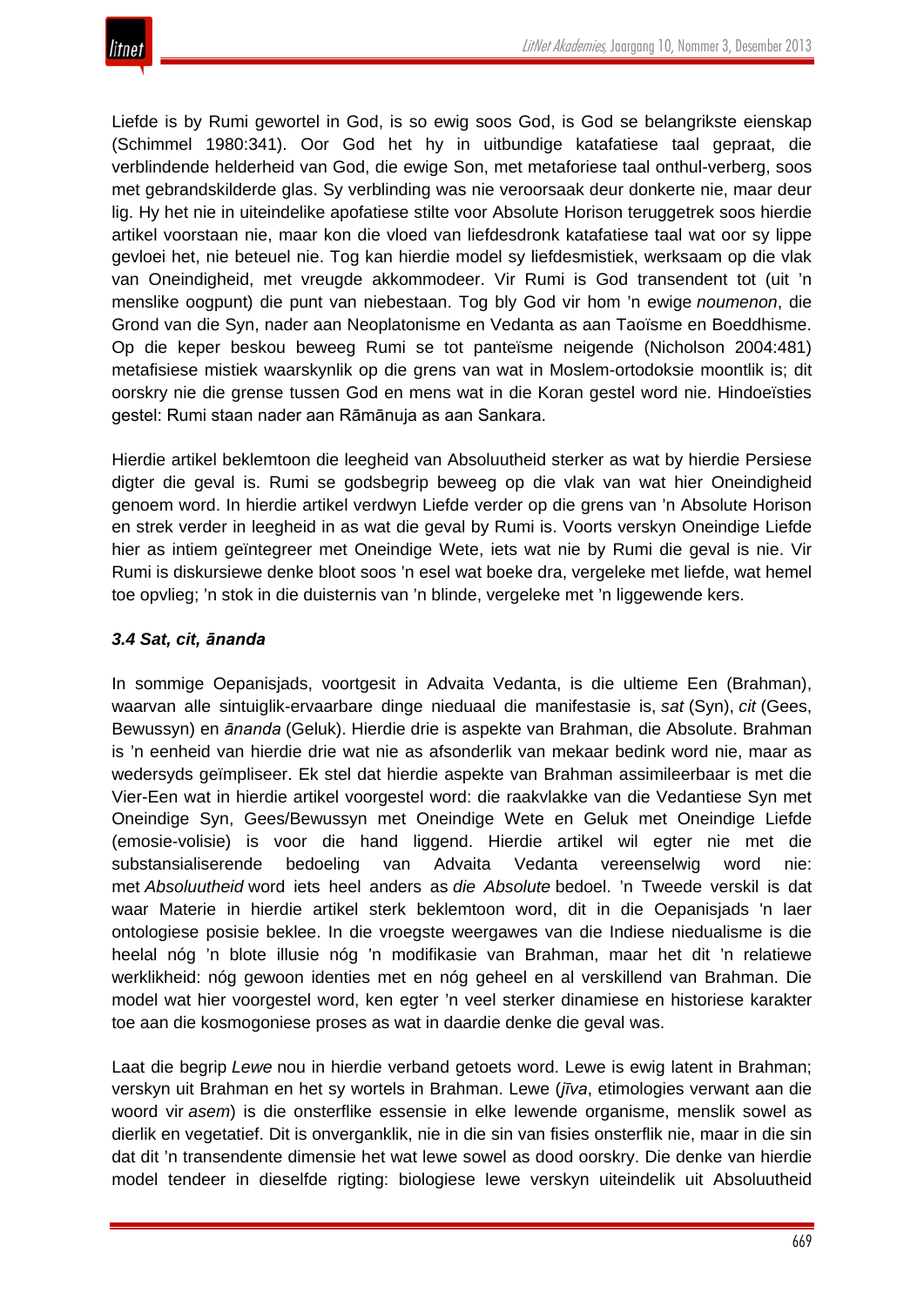

anderkant Oneindige Lewe, nie as wesensdiskontinu met Oneindigheid nie, maar as konkretisering daarvan. Biologiese lewe en elke individuele wese, naamlik die draer daarvan, leef en sterf, maar lewe reik terug in 'n dieper dimensie wat hier Oneindige Lewe genoem word. Dit wil voorkom of die begrip *Prāna* 'n vergelykbare funksie het in die denke wat deur die Vedas geïnspireer is. *Prāna*, teenwoordig in *Ātman* (Brahman) is in werklikheid identies met *Ātman*, die lewensbeginsel. Op die kosmiese vlak is Prāna ondersteunende onderhouer van die wêreld en bring dit beweging en handeling (karma) voort: al die willekeurige en onwillekeurige aktiwiteite van al die liggame in die kosmos, lewe met al die biologiese funksies daaraan verbonde. Prāna is lewe en lewe is Prāna. Dit is die vitale en vitaliserende beginsel tussen 'n volstrek onbeperkte, onbepaalde transendente dimensie aan die een kant en 'n beperkte, bepaalde kosmos aan die ander kant. Veral in Joga en Vedanta is hierdie opvatting tot besonder gesofistikeerde vlakke ontwikkel wat ruimte laat daarvoor dat die heelal as 'n lewende organisme beskou kan word. Die begrip *Oneindige Lewe* soos hier voorgestel, het 'n soortgelyke funksie. Die verskil is: post-Oepanisjad Vedanta beskou Prāna as samevallend met Ātman, ewig-substansieel en onveranderlik, terwyl hierdie artikel Oneindige Lewe voorstel as dinamies uit leë Ongrond ontwikkelend.

Soos verwag kan word, het die moontlike verbande tussen die Vedantiese *sat-cit-ānanda*denke en die Christelike Drie-eenheidsdenke lewendige debatte ontlok. Hier beperk ek my tot Christelike denke met Indiese wortels (Aleaz 1996).

Pogings om die verhouding tussen die twee stelle denkbeelde uit te werk kan tot drie gereduseer word. Eerstens is daar die gewone wedersyds uitsluitende model (deur P.D. Devanandan ontwikkel), waarin Advaita Vedanta in effek geheel en al verwerp word. Ek is van oortuiging dat alle eksklusivistiese denke die gevaar loop om oppervlakkig te wees en dat dit die uitdaging van die teenswoordige tyd om teoretiese ruimte vir groter wedersydse akkommodasie te skep, gewoon ignoreer. Tweedens kan Advaita Vedanta in die Christelike patroon van denke geassimileer word (voorbeelde: swami Abhishiktananda, Bede Griffiths en Raimundo Panikkar). Wesenlik word die Hindoe-*saccidānanda* hier tot Christelik-Trinitariese denke getransformeer. Derdens word die teenoorgestelde gedoen: die Christelike model word in die Advaita Vedanta-model opgeneem (byvoorbeeld: Brahmabandhav, R.V.de Smet en K.P. Aleaz), met die veronderstelling dat daar sodoende aan die intensies van die Christelike model reg geskied. Die tweede en die derde modelle is slegs skynbaar teenoorgesteld. In werklikheid is hulle twee kante van dieselfde muntstuk: die denke van een religie word tot die ander gereduseer met die veronderstelling dat een van die twee dominant en normatief is.

Hierdie artikel betoog dat hierdie drie werkswyses nie alle moontlikhede tot verbandlegging uitput nie. Die pad wat in hierdie artikel voorgestel word, beweeg buite en anderkant albei hierdie religieuse en metafisies-mistieke komplekse. Albei word deur 'n horison van Absolute Leegheid getransendeer. Verre daarvan om albei tot onwaarheid te verdoem, skep dit die moontlikheid om reg aan albei te laat geskied sonder om die een tot die ander te reduseer.

## *3.5 Dharmakāya, Sambhogakāya, Nirmānakāya; upāya, karunā, prajñā*

Vervolgens word die begrip *Oneindigheid* soos in hierdie artikel gebruik, asook die godsdiensvergelykende aspek daarvan, kortliks met verwysing na die Boeddhisme toegelig. Weer eens: die weg wat hier voorgestel word, lei nie tot gevangenskap in die begrensinge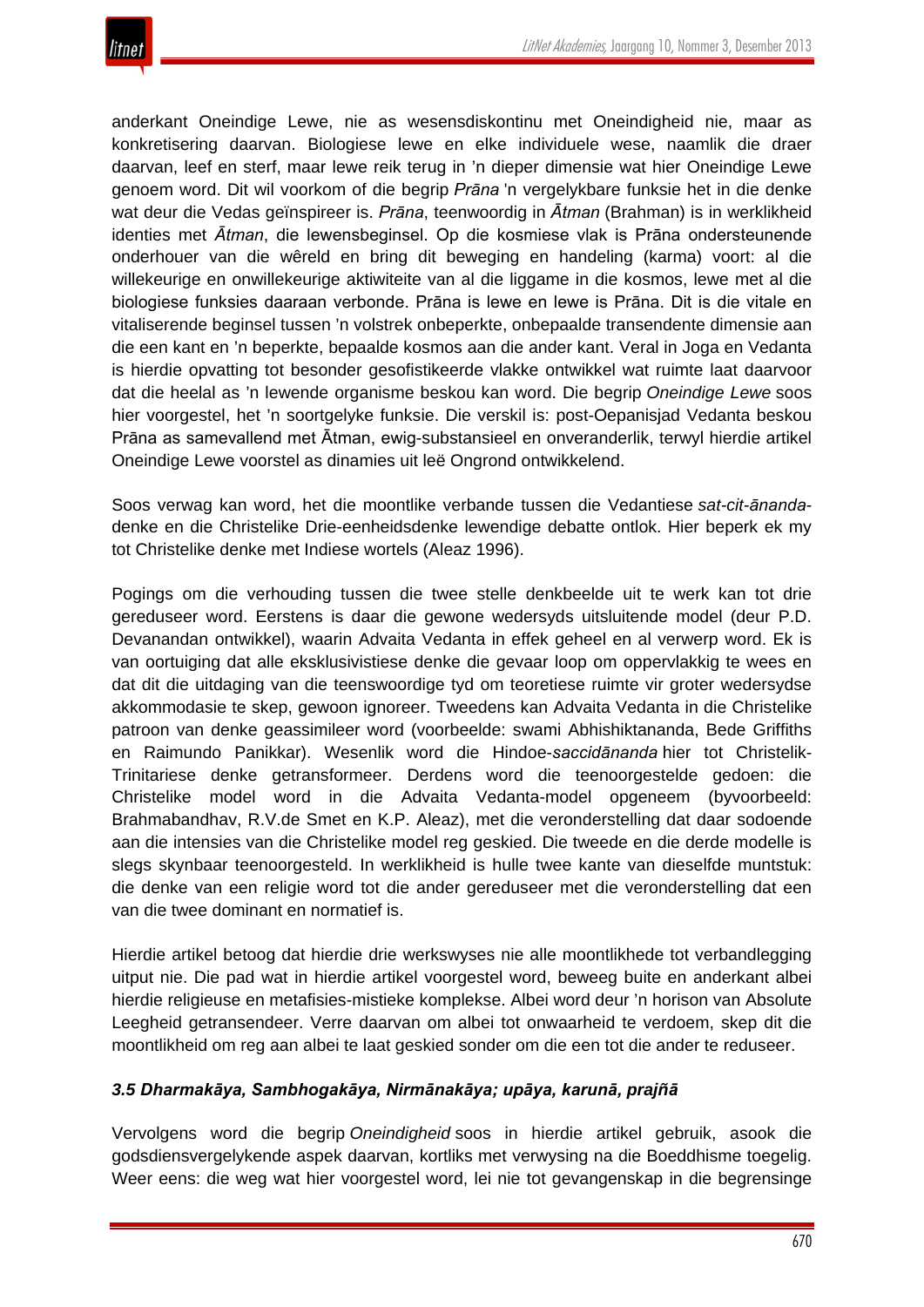

van Boeddhisme of Taoïsme as institusionele religieë nie. Dit volg wel die rigting wat in daardie twee tipes teoretiese oriëntering aangewys word en wat hulle as geïnstitusionaliseerde religieë ook oorskry. Dit postuleer dat die rigting wat in daardie twee komplekse eksplisiet uitgespreek word, ook implisiet en tendensioneel in die religieuse modelle soos hier bo bespreek, aanwesig is: die rigting na Absoluutheid wat alle sisteme radikaal oorskry en juis sodoende relatiewe ruimte vir almal skep. In Taoïsme en Boeddhisme het 'n eksplisiet intensionele bedoeling van institusionele vormgewing en metafisies-mistieke formulering volgens my insig die verste in die tendensionele rigting en gerigtheid van alle metafisiese mistiek beweeg.

Vir die begrip *Oneindigheid* word aandag gegee aan die *Avatamsaka Sutra* ("ruiker"- of "blommerangskikking"-soetra) wat rondom die 1ste–2de eeue AJ in die Indiese kulturele sfeer deur 'n onbekende aantal anonieme skrywers saamgestel is. Meer omvangryk as die Christelike Bybel, leer hierdie teks as geheel die interverwantskap van alle dinge. Dit teken die Kosmos soos deur 'n Boeddha of ver-gevorderde *bodhisattva* gesien. Boeddhaskap, *bodhisattva* skap, verteenwoordig die hoogste epistemologiese sowel as ontologiese beginsel. In die soetra simboliseer hierdie twee personasies die beginsels van hoogste insig en transendente werklikheid. Die *Avatamsaka Sutra* handel oor Boeddhaskap as die transendente wese van die werklikheid soos gesien vanuit 'n perspektief van die diepste insig. Die soetra kan gelees word as 'n hologram: al 39 boeke (met die *Gandavyūha Sutra* as klimaks) hang aanvullend saam met mekaar en met die geheel saam. Elkeen is afhanklik van en bevat die sentrale leerstelling. Dit kan aan die hand van drie Boeke (I, XXXIX en XXV) geïllustreer word (die verwysings is na die Engelse vertaling van Cleary 1993).

Boek I bevat hiperboliese beskrywings wat dít wat hier met die begrip *Oneindigheid* benader word suggereer, naamlik onbeperkte potensiaal wat Absoluutheid, Leegheid (*sunyatā*) met Kosmos bemiddel. In Boek I word die verskillende dimensies van die werklikheid voorgestel as aspekte van die universele, kosmos-omvattende Boeddhanatuur (simbool van radikale leegheid en hoogste insig), inherent aan alle dinge. Die Boeddhaliggaam vul die kosmos. Omdat dit essensieloos is, kan dit nie vasgehou word nie (I.65); hoewel vormloos, is dit nietemin ook blywend in medelye (I.70); sonder merkteken, patroon of afbeelding kan dit nogtans waargeneem word "soos wolke in die lug" (I.72); soos ruimte onuitputlik, vormloos en onstuitbaar deurdring dit die tien rigtings (I.73); die sfeer van die Boeddha is grensloos, onmeetlik, vormloos, alomteenwoordig (I.109; I.121), ens. Beeld word op beeld gestapel met die bedoelde uitwerking dat begripsmatige denke vernietig word en die leser gelaat word met 'n oorweldigende besef van leë Boeddhanatuur wat as vormlose, ondefinieerbare maar potente Oneindigheid manifesteer. Dit sluit onder andere die aspek van die heelaldeurdringende mededoë (die Oneindige Liefde van hierdie artikel) in.

Boek XXXIX.1135-1518 (*Gandavyūha Sutra*) beskryf die reis van 'n jong man, Sudhana, op weg na verligting, gestuur deur die *bodhisattva* Manjusri, metaforiese verpersoonliking van Wysheid. Onderweg word Sudhana deur 52 mistieke gidse onderrig. Hulle is nie almal monnike, of selfs Boeddhiste, nie, en geeneen van hulle het aanspraak op die hele waarheid of vereis trou aan 'n vaste stelsel in die vorm van 'n instituut of 'n stel leerstellinge nie. Die ruimte wat hier geskep word, sluit voorafgenoemde uit. Op die derde laaste stadium van sy reis ontmoet Sudhana die *bodhisattva* Maitreja (XXXIX.1452-1502) en word uitgenooi om die Toring van Maitreja (die Liefdevolle/Deernisvolle) te betree. Hy is die simboliese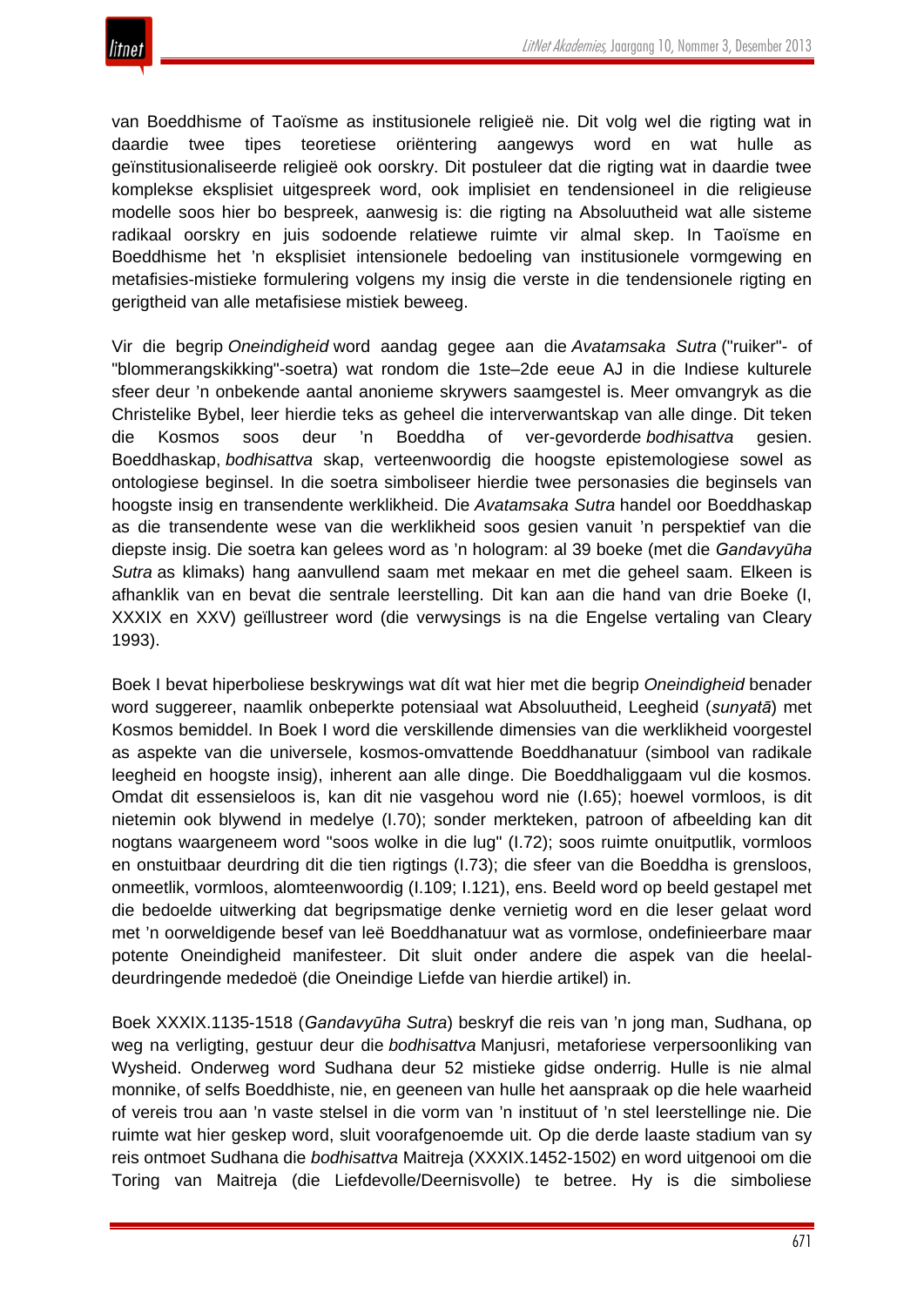

verpersoonliking van wat hierdie artikel suggereer met Oneindige Liefde as dimensie van Oneindige Syn. Maitreja open die deure en Sudhana mag die Toring (metafoor vir Oneindigheid) betree. Dit word beskryf as so groot soos alle ruimte, onmeetlik soos die lug en met onbeskryflike skoonheid gevul en versier. In die toring is honderdduisende ander torings, soortgelyk versier met glinsterende edelstene. Elke toring is oneindig groot en almal weerkaats in elke enkele juweel van skoonheid en heerlikheid in elkeen van die ontelbare torings. Dit is 'n onvoorstelbare dimensie wat Sudhana met geluk vul en sy gees van alle beperkende begripsmatige denke bevry. Die boek gaan voort deur verbysterende, begripsoorskrydende visioene van skoonheid op mekaar te stapel. Sudhana leer dat hierdie domein nie vaste vorm, tyd of plek het nie (XXXIX.1499). Alles is selfloos (substansieloos); dit is die ruimte vir universele liefde (XXXIX.1500-1501). Uiteindelik keer Sudhana na Manjusri terug en leer dat Wysheid van die begin af in hom was.

Boek XXV.530-693 blaas ook die wêreld van die gesonde verstand met sy konvensionele denke en die as vaste entiteite verbeelde denkkonstrukte aan stukke deurdat die oorsprong van die verskyningswerklikheid uit 'n transendent-immanente dimensie van niesubstansialiteit beskryf word. Die effek van die hiperboliese beskrywings is om konvensionele denkpatrone te verbrysel en 'n ruimte van niegefikseerdheid, Oneindigheid, te open. Dit is die ruimte van oorweldigende grootheid en nie-obstruksie waaruit en waarin menslike welwillende gevoel en wil, uitgedruk in dade, verskyn. In die taal van hierdie artikel: Kosmiese en Kosmiese eksistensie is afkomstig uit, uitdrukking van, Oneindige Syn, afkomstig uit, uitdrukking van, Absoluutheid.

Die tipiese probleem van 'n metafisies-mistieke teks soos die *Avantamsaka Sutra* is dat dit beweeg tussen die onmoontlikheid om (gegewe die sentrale oriëntasie daarvan) hoegenaamd iets oor Absolute Leegheid te sê en (gegewe die voorneme en verantwoordelikheid om liefdevol in die wêreld te bestaan en te kommunikeer) die noodsaaklikheid om wel iets te sê. In die 6de eeu sou dit selfs lei tot 'n verdeling in die Madhjamika-skool (deur Nagardjoena in die 2de–3de eeue AJ gestig) tussen die Prasangika-subskool (gestig deur Buddhapalita) en die Svatantrika-subskool (gestig deur Bhavaviveka). Eersgenoemde het volstaan met die vernietiging van alle denkbeelde; laasgenoemde het geoordeel dat die inneem van 'n posisie op die vlak van konvensionele denke, hoe relatief ook al bewustelik en selfkrities bedoel, onvermydelik en noodsaaklik is. Dit wil voorkom of die *Avatamsaka* nader aan die tweede strategie staan. Op sy beurt het die Svatanrika-kenteorie 'n tussenposisie ingeneem tussen die Madhjamika en die tweede groot vertakking van die Indiese Mahajana, naamlik die Jogakara-skool. Laasgenoemde het nie daarvan teruggedeins om 'n grootse spekulatiewe stelsel te ontwerp nie. Op die veronderstellinge van die Boeddhistiese denke is sodanige niestabiele soeke na ewewig nie 'n swakheid om te oorkom nie, maar 'n onvermydelike en heilsame spanning tussen stilte en spreke (Krüger 2007).

Wentelend om die begrip Absoluutheid as spil (kan daar hoegenaamd 'n begrip *Absoluutheid* wees?) is hierdie artikel alte bewus van sy eie blootgesteldheid. Balans is nie 'n stabiele posisie nie, maar 'n dinamiese beweging. Om te praat, dink en skryf of nie, was altyd die dilemma van alle metafisiese metafisika. In die woorde van die beste verteenwoordigers daarvan kon die stilte altyd gehoor word; die stilte het gepraat. Die model wat hier voorgelê word, aanvaar die werklikheid van die wêreld, maar ontledig dit van alle substansialiteit en van 'n substansiële Werklikheid daaragter of heimlik daarin verborge. Op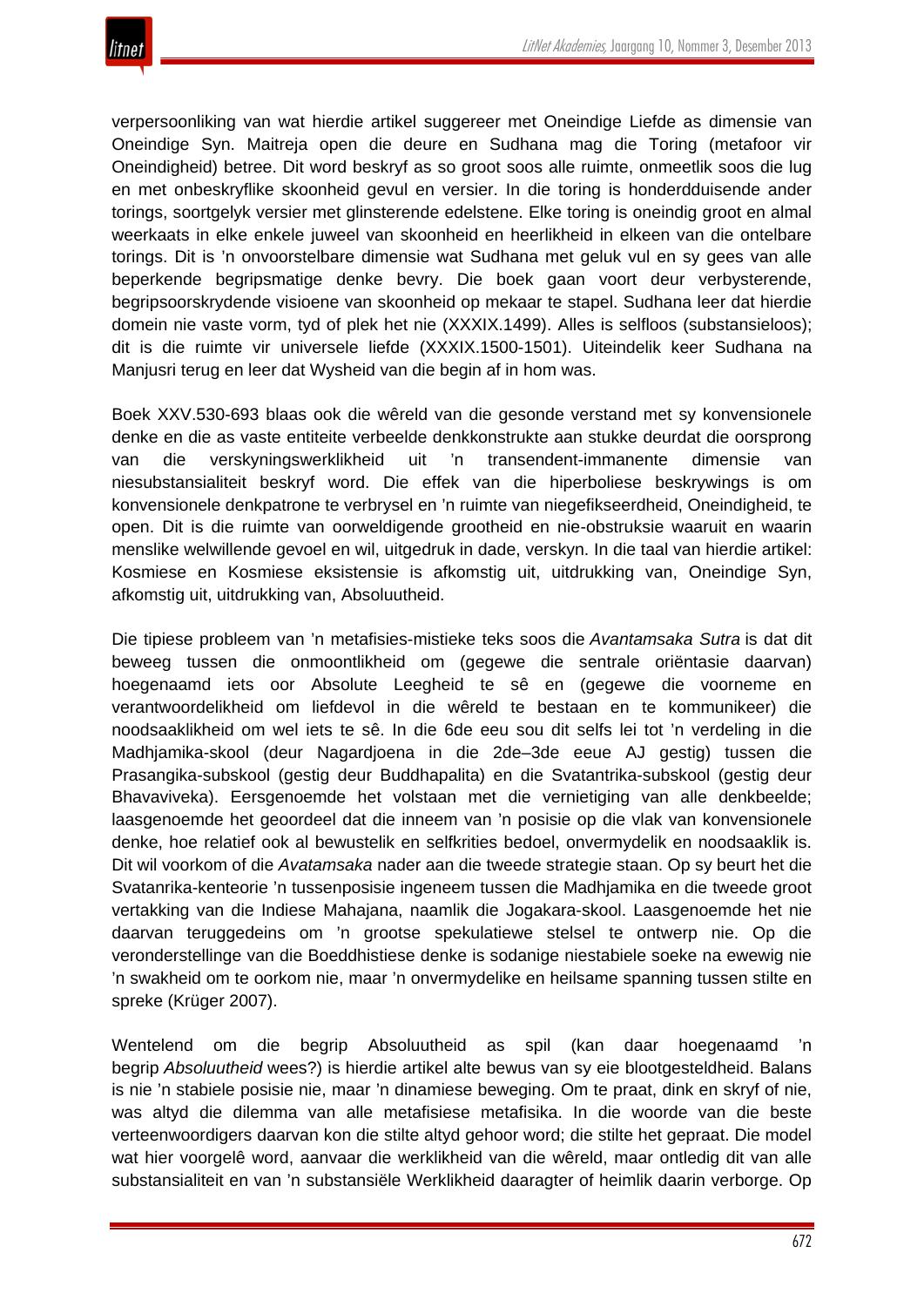die weg van analitiese en konstruktiewe denke, logika en die rede, intuïsie en spekulasie, begryp die model goed dat ook Absoluutheid en die ander begrippe wat om hierdie spil wentel, self onverbiddelik ontledig moet word. Dit is 'n wankelende bootjie, nie 'n onsinkbare skip soos die *Titanic* nie.

Tendensioneel gesien, beweeg hierdie artikel in die rigting wat hier aanvaar word as latent teenwoordig in alle betekenisstelsels, wat in die Taoïsme en Boeddhisme sy mees eksplisiete intensionele struktuur gevind het. Ek bied die model aan as analoog aan die Jogacara-skema van die drie "liggame van die Boeddha" (*trikāya*). In die Jogakara-skema verwys *nirmana-kāya* ("transformasie-liggaam") na die historiese mens, Siddharta Gautama; *dharma-kāya* ("waarheidsliggaam") na die domein van Absoluutheid, die ware wese van alle dinge, anderkant die domein van woord en begrip; *sambhoga-kāya* ("genietingsliggaam"), wat tussen die vorige twee staan, is wel fisies, maar nie in die gewone sin van die woord nie; wel bowêrelds, maar nie in dieselfde absolute sin as die *dharma-kāya* nie. In Mahajana is dit hierdie derde gestalte, Boeddhanatuur in die heerlike genietingsliggaam, wat die reisigers op weg na verligting teëkom en onderrig. Dit is 'n ambivalente liggaam, brug tussen die relatiewe en absolute Leegheid. Sodoende word die integriteit van sowel Leegheid as wêreld en konvensionele denke gewaarborg. Die model van hierdie artikel wil hierby aansluit: Kosmos is 'n ekstrapolasie van *nirmana-kāya*; Absoluutheid is 'n funksionele ekwivalent van *dharma-kāya*; en Oneindigheid tendeer in dieselfde rigting as die begrip *sambhogakāya*, tussenin en bemiddelend tussen eersgenoemde twee. *Sambhoga-kāya* is 'n ambivalente vlak van Boeddhanatuur: nie meer absolute Leegheid nie en tog wel nog; en nog nie histories gevormde entiteit nie, maar as sodanig die domein van skoonheid, heerlikheid en universele liefde wat vormend op die bestaan in die wêreld inwerk. Oneindige Syn in die model wat hier aangesny word, tussen Absoluutheid en Kosmos, en beginnend om uit te waaier in die aspekte van Oneindige Materie, Lewe, Liefde en Wete, het dieselfde funksie: dit slaan 'n brug na Kosmos en werk vormend daarop in.

*Suiwer Land* (Chinees: *Ching-t"u*; Japannees: *Jodo Shu*) Boeddhisme (Yϋ 1981; Corless 1993) bied ook 'n drietal wat in verband met die religieus-mistieke stelsels van die Christendom, Judaïsme, Islam en Vedanta gebring kan word. Op die vlak van populêre religie kan die Suiwer Land van die Weste (*Sukhavati*: "Land van saligheid") gesien word as 'n werklike plek waar 'n gelukkige hergeboorte plaasvind op grond van die genade van die Boeddha Amithaba se mededoë, geaktiveer deur die toegewyde se herhaling van sy naam. Op 'n meer abstrakte vlak word dit nie as 'n fisiese plek beskou nie, maar as 'n gelukkige staat van bestaan. In elk geval is dit nog nie uiteindelike nirvana nie, maar 'n stadium kort daarvoor. Daar is drie poorte na finale bevryding: *upāya* ("vaardige aktiwiteit")*, karunā* ("medelye") en *prajñā* ("wysheid"). *Suiwer Land* stem ooreen met vorme van die Christendom, Judaïsme, Islam en Hindoeïsme in die opsig dat die elemente van persoonlike toewyding en mitologisering sterk teenwoordig is. Dit verskil egter van byvoorbeeld die Christendom daarin dat die uiteindelike kategorie nie 'n verlossingsfiguur (byvoorbeeld Amithaba) is nie, maar nirvana: Absolute Leegheid. En die drie poorte is nie Persone nie.

Die Absoluutheid van hierdie artikel word bedoel as 'n funksionele ekwivalent van nirvana. Duskant Absoluutheid lê Oneindigheid. In 'n sin is die voorstel wat hier gemaak word van die viervoudige beginnende differensiëring van Oneindigheid ekwivalent aan die drie poorte van Suiwer Land: *upāya*, aan Lewe; *karunā*, aan Liefde; *prajñā*, aan Wete of Wysheid. Terloops, die begrip *poort* druk die drumpelfunksie van hierdie drietal uit: hulle verbind Leegheid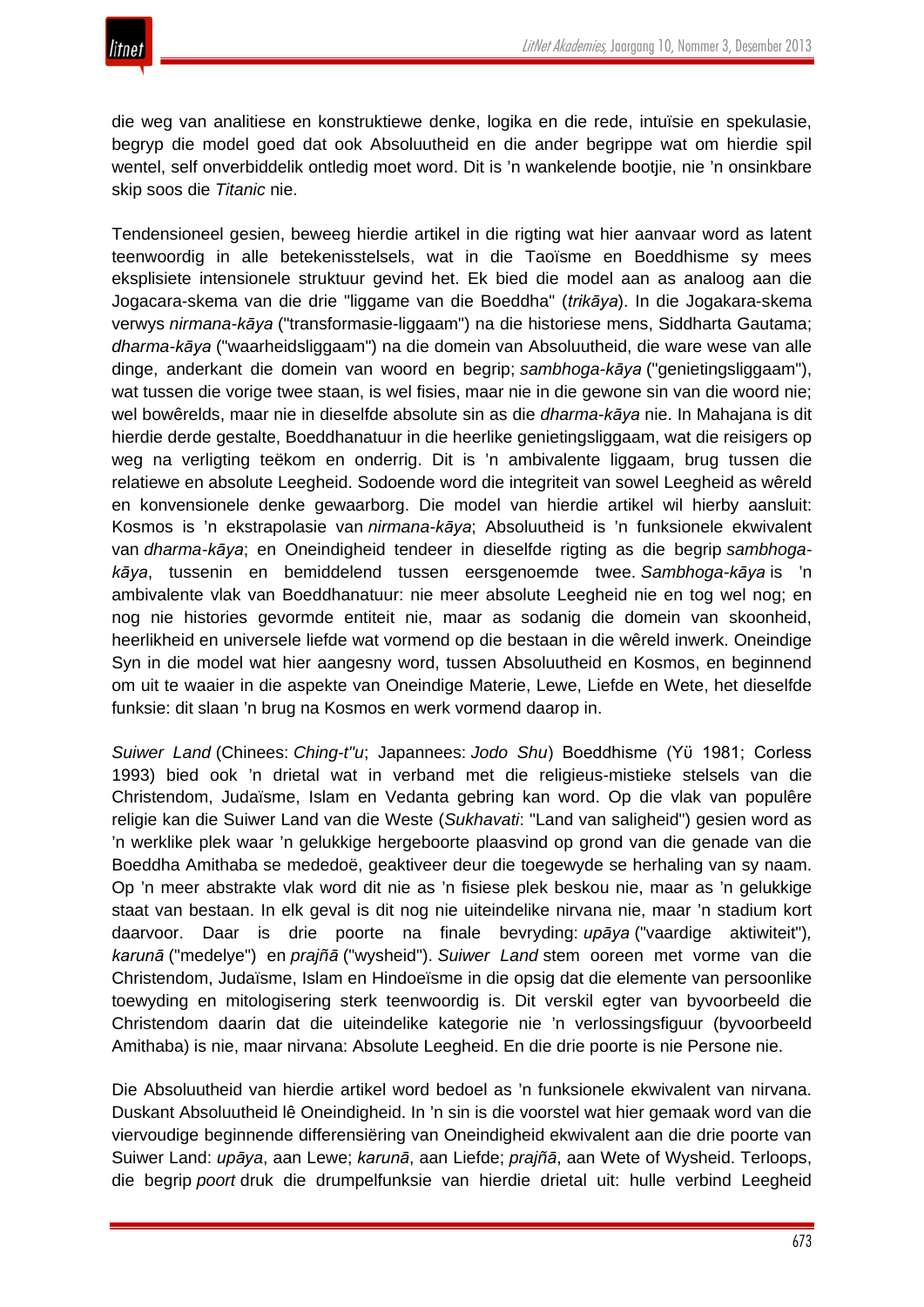(nirvana) met bestaan in die wêreld. Al drie is psigologiese, soteriologiese, etiese kategorieë, sonder ontologiese assosiasies. 'n Begrip soos *Syn* is opvallend afwesig in hierdie Boeddhistiese skema. Aan die ander kant kan dit per implikasie kwalik vermy word. Dit kom byvoorbeeld na vore in die vraag of verlossing (die Suiwer Land) 'n fisiese verwysing het en of dit bloot as eksistensiële toestand bestaan. Ek stel dat hierdie Boeddhistiese model strukturele raakpunte het met die ander religieë wat hier bo bespreek is, asook met die problematiek van Absoluutheid, Oneindigheid en Kosmos van die voorgestelde model.

# **4. Slotsom**

Wat hier aangebied is, is nie 'n oefening in interreligieuse gesprek nie, maar trans-, metareligieuse refleksie wat ruimte skep vir die krities-relativerende en waarderende uitdrukkings van die mistieke heimwee na Absoluutheid in historiese religieuse verskyningsvorme. Die ruimte wat so geskep is, laat onder andere toe dat die generiese rol van simbole (in hierdie artikel numeriese simbole, veral die syfer drie) in die bedinking en verwoording van Absoluutheid-Ewigheid-Oneindigheid positief erken word. Die artikel volstaan egter nie met 'n psigologiese reduksie of beperking (byvoorbeeld in die Jungiaanse sin) nie, maar betrek sodanige produkte van die menslike gees metafisies-misties op die aard van die werklikheid self.

Die onderskeid tussen substansialiserende en niesubstansialiserende denke word hier nie as 'n waterskeiding met die implikasie van 'n finale "óf ... óf"-keuse voorgestel nie, maar as 'n samehang waarin niesubstansialiserende denke die "dieper" of "hoër" dimensie is. Substansialiserende metafisiese mistiek word vertolk as tenderend na die meer radikale niesubstansialisering, soos dit byvoorbeeld in die Neoplatonies-geïnspireerde apofatiese mistiek in die Judaïsme, Christendom en Islam waargeneem kan word. Daar kan by sommige verteenwoordigers van daardie religieë inderdaad 'n besondere graad van verdunning, veryling, van begrippe soos *Persoon* en *Syn* waargeneem word. Wat die Judaïsme betref, sou hier aan Luria gedink kan word; wat die Christendom betref, aan Gregorius van Nyssa en Eckhart; wat die Islam betref, aan Ibn Arabi. Die historiese aansluiting van die Nabye-Oosterse monoteïsme by die (Neo-) Platonies-Aristoteliese substansiemetafisika word in hierdie artikel nie as teoreties dwingend aanvaar nie, maar as die gevolg van die historiese omstandigheid dat dit op daardie stadium die enigste bruikbare stel instrumente tot die beskikking van die metafisies-mistieke denkers in daardie religieë was. Die oorspronklike mitologiese inset van hierdie religieë sou inderdaad tendensioneel vertolk kon word as geneigd tot Absoluutheid (byvoorbeeld verteenwoordig in die denkpatrone van die Taoïsme of Boeddhisme) oor die personalistiese, substansialistiese stadium. Nog 'n verskil is dat hierdie artikel Kosmos aansienlik hoër waardeer as wat in die Judaïsme, Christendom en Islam asook Vedanta die geval is; inderdaad as wesenlik aaneenlopend met Absoluutheid-Ewigheid-Oneindigheid en tog ook met 'n relatiefselfstandige identiteit.

Die artikel betoog dat die religieë wat hier bo ontleed is, nie staties identies is nie, maar dinamies tenderend na 'n uiteindelike konvergensie in die rigting van Absoluutheid. Dit stel dat, ofskoon 'n emosionele en akademiese fokus op één mistieke stelsel (byvoorbeeld die Christelike mistiek) verstaanbaar en glad nie verkeerd is nie, 'n verbandlegging met ander stelsels wesenlik belangrik is vir die teoretiese asook historiese bestudering van daardie één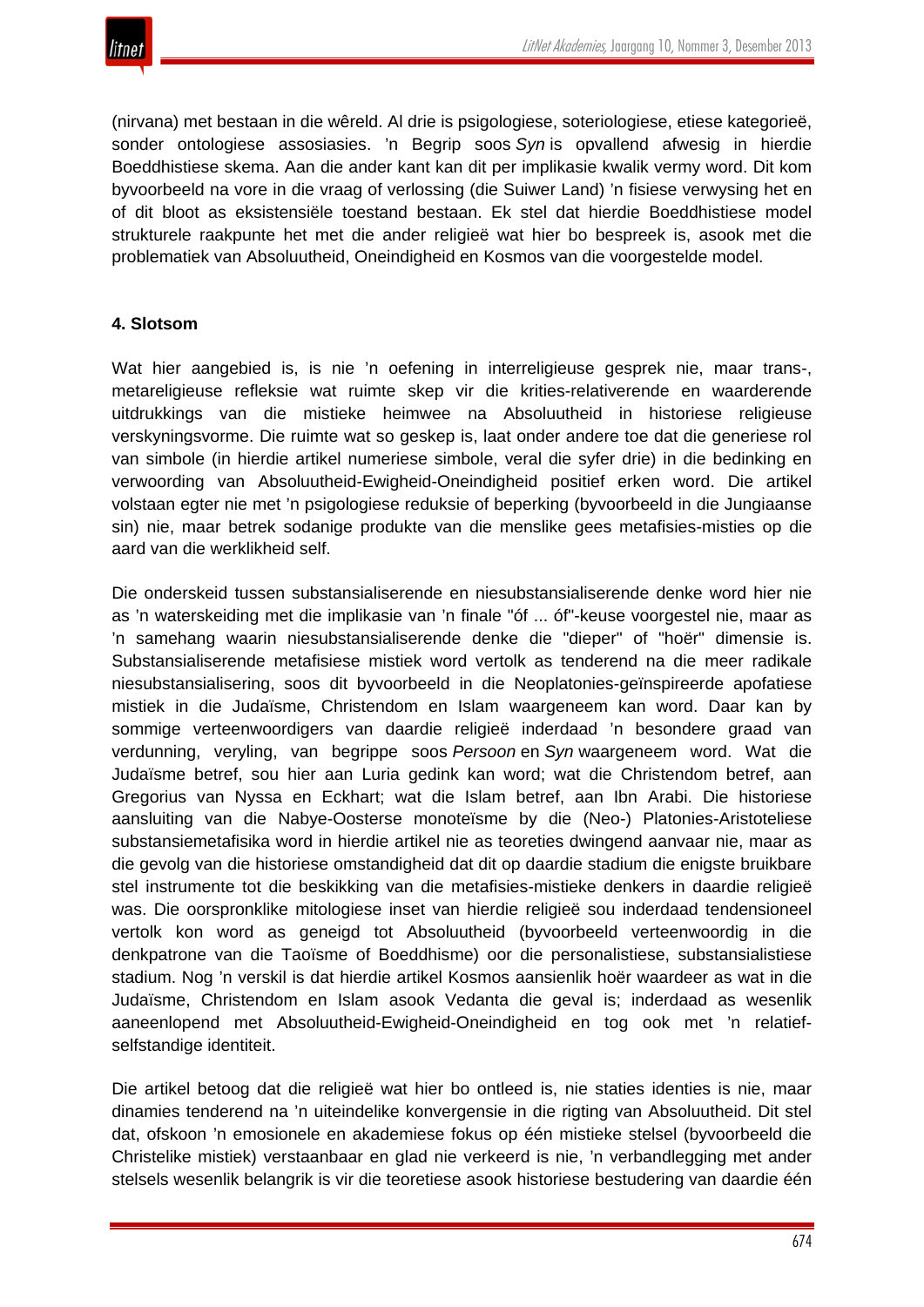

stelsel. Die model wat hier bo voorgestel is en die vergelykende ontledings wat onderneem is, dui 'n rigting aan waarin met groot vrug gewerk kan word. Oneindigheid, geflankeer deur Absoluutheid-Ewigheid aan die een kant en Kosmos aan die ander kant, kan inderdaad gesien word as die vlak waar die stelsels wat hier bo ontleed is, mekaar ontmoet. Die model bied 'n horison om die verskeidenheid historiese religieuse mistieke stelsels teoreties positief met mekaar in verband te bring, radikaal-krities te relativeer en bevestigend saam in te sluit. Dit het vrugbare implikasies vir die akademiese dissiplines van die godsdienswetenskap, teologie en filosofie, en dit lewer 'n nodige bydrae tot die wedersydse begrip, harmonie en vrede tussen gelowe wat vandag so nodig is.

# **Bibliografie**

Aleaz, K.P. 1996. *Christian thought through Advaita Vedānta*. Nieu-Delhi: ISPCK.

Belvalkar, S.K. en R.D. Ranade. 1943. *History of Indian philosophy. The creative period*. New Delhi: Oriental Books Reprint.

Bhattacharryya, H. (red.). 1969. *The cultural heritage of India. The philosophies*. Deel 3. Kolkata: The Ramakrishna Mission Institute of Culture.

Chaghatai, M.I. (red.). 2004. *Mawlana Rumi. Bridge of East and West*. Lahore: Sang-e-Meel Publications.

Chittick, W.C. 2005. *Ibn 'Arabi. Heir to the prophets*. Oxford: Oneworld Publications.

Cleary, T. 1993. *The Flower ornament scripture. A translation of the Avatamsaka Sutra.* Londen: Shambhala.

Corbin, H. 1997. *Alone with the Alone. Creative imagination in the Sūfism of Ibn 'Arabi*. Princeton, NJ: Princeton University Press.

Corless, R.J. 1993. In Takeuchi (red.) 1993.

Denzinger, H. en A. Schönmetzer. 1963. *Enchiridion symbolorum, definitionum et declarationum de rebus fidei et morum*. Freiburg: Herder.

Drobner, H.R. en C. Klock (reds.). 1990. *Studien zu Gregor von Nyssa und der christlichen Spätantike*. Leiden: Brill.

Emery, G. en M. Levering (reds.). 2011. *The Oxford handbook of the Trinity*. Oxford: Oxford University Press.

Faur, J. 1999. *Homo mysticus. A guide to Maimonides's guide for the perplexed*. Syracuse, NY: Syracuse University Press.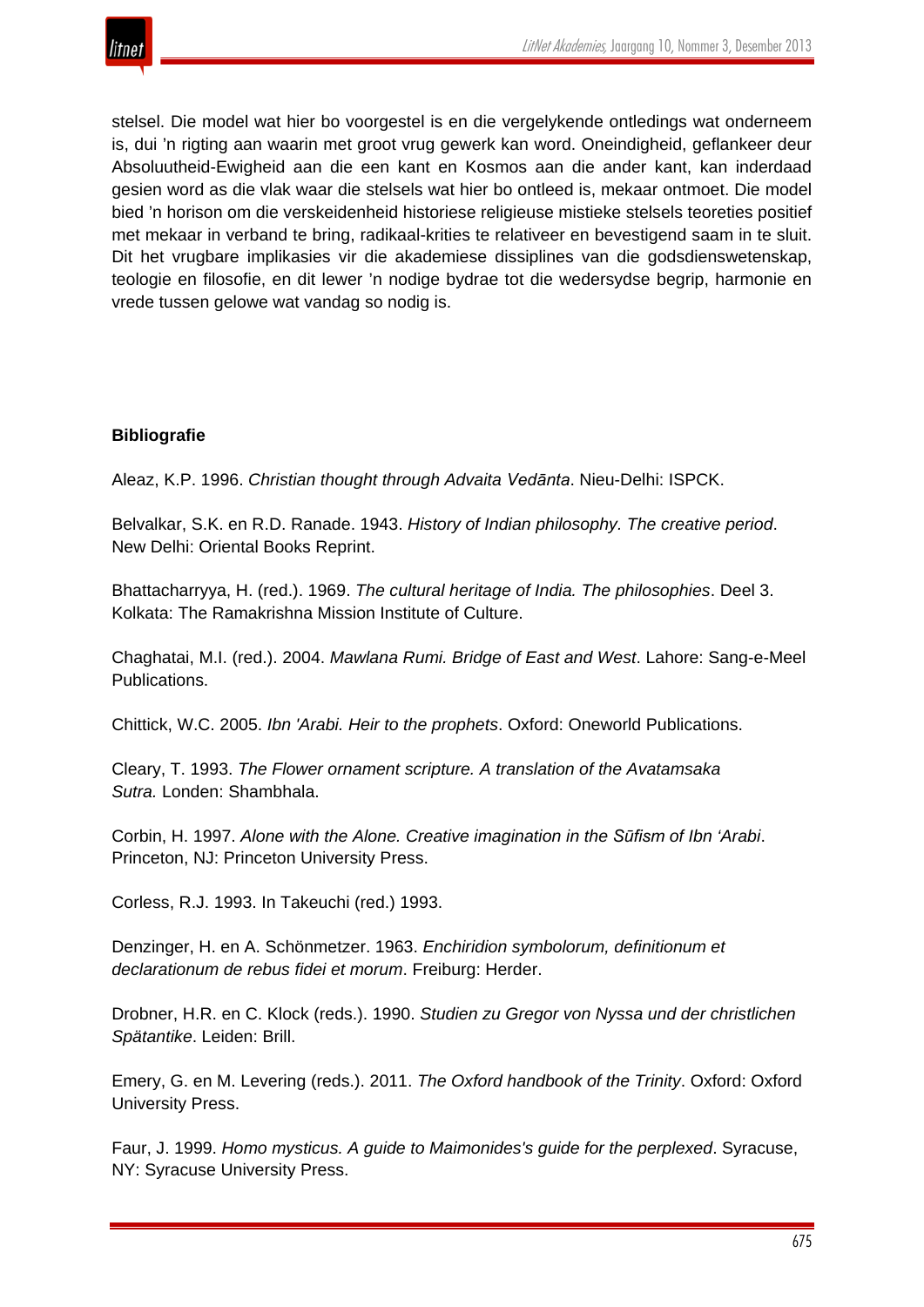

Fine, L. 2003. *Physician of the soul, healer of the cosmos. Isaac Luria and his kabbalistic fellowship.* Stanford, CA: Stanford University Press.

Graham, A.C. 1981. *Chuang-Tzu. The seven inner chapters and other writings from the book Chuang-tzu*. Londen: George Allen & Unwin.

Harnack, A. 1894a. *Lehrbuch der Dogmengeschichte. Erster Band. Die Entstehung des Kirchlichen Dogmas*. Freiburg, Leipzig: Mohr (Paul Siebeck).

—. 1894b. *Lehrbuch der Dogmengeschichte. Zweiter Band. Die Entwicklung des Kirchlichen Dogmas*. Freiburg, Leipzig: Mohr (Paul Siebeck).

Izutsu, T. 1983. *Sufism and Taoism. A comparative study of key philosophical concepts*. Berkeley, Los Angeles: University of California Press.

Krüger, J.S. 2003. *Duister stilte en wilde woestyn. Die mistiek van Jan van Ruusbroec (1293–1381). Oor die "Geestelike brulocht".* Pretoria: Aurora Pers.

—. 2006. *Sounding unsound. Orientation into mysticism*. Pretoria: Aurora Pers.

—. 2007. *Turning-points in Buddhist mysticism and philosophy*. Pretoria: Aurora Pers.

—. 2013. *Dante se mistieke reis. Eerste tog: Inferno. Ingelei, vertaal, toegelig, vertolk*. Pretoria: Sentrum vir Mistiek.

Langermann, Y.T. 2007. East and West in Hasdai Crescas: some reflections on history and historiography. In Langermann en Stern (reds.) 2007.

Langermann, Y.T. en J. Stern (reds.). 2007. *Adaptations and innovations. Studies on the interaction between Jewish and Islamic thought and literature from the early Middle Ages to the late twentieth century.* Leuven: Peeters.

Massignon, L. 1982. *The passion of al-Hallāj*. *The teaching of al-Hallāj*. Deel 3. Vertaal deur H. Mason. Princeton: Princeton University Press.

McGinn, B. 2001. *The mystical thought of Meister Eckhart. The man from whom God hid nothing*. New York: The Crossroad Publishing Company.

Meredith, A. 1990. The idea of God in Gregory of Nyssa. In Drobner en Klock (reds.) 1990.

—. 1999. *Gregory of Nyssa*. London: Routledge.

Nicholson, R.A. 2004. Jalal Al-din-Rumi. In Chaghatai (red.) 2004.

Padmanabhan, S.S. 2004. In Chaghatai (red.) 2004.

Phan, P.C. (red.). 2011. *The Cambridge companion to the Trinity*. Cambridge: Cambridge University Press.